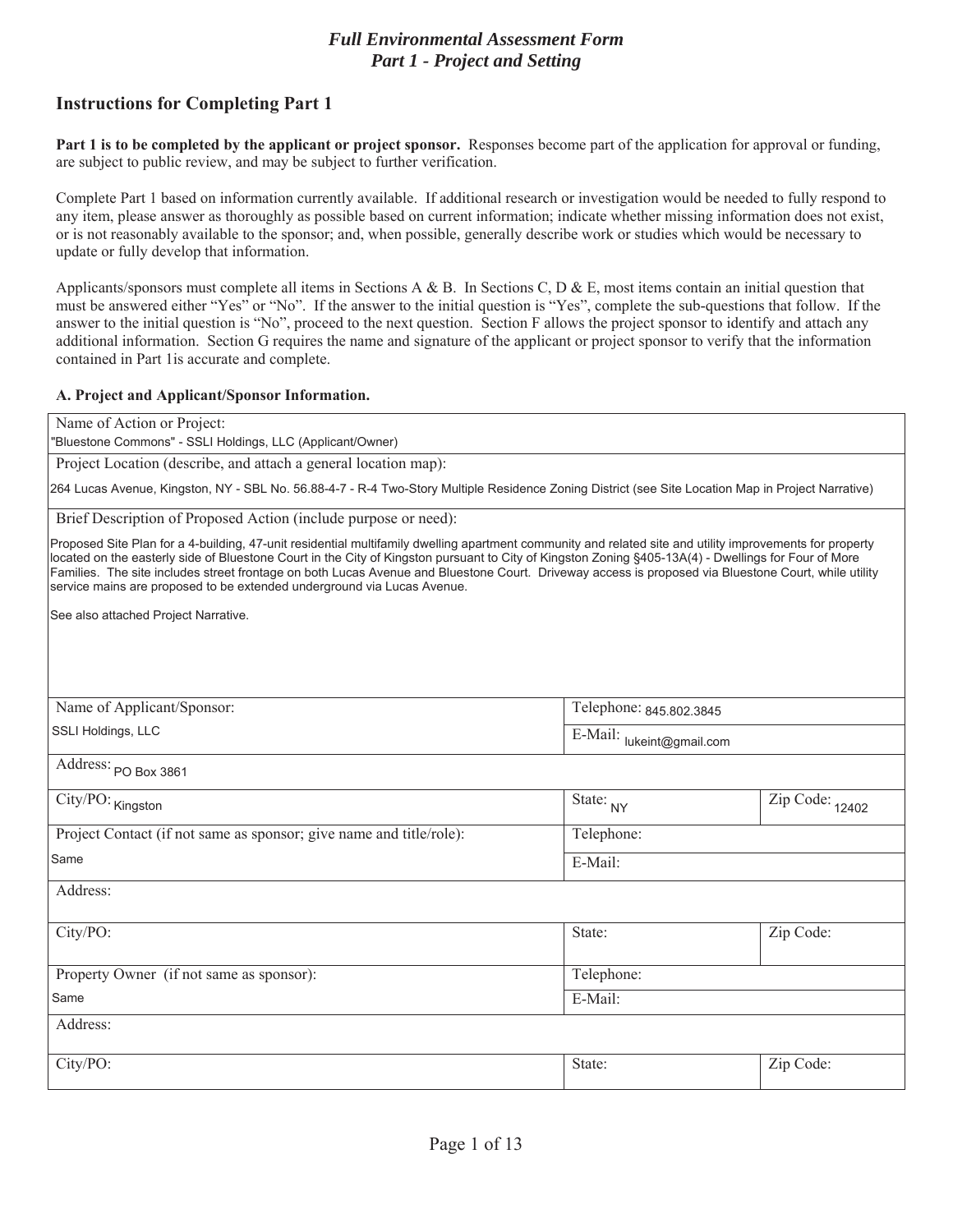### **B. Government Approvals**

| <b>B. Government Approvals, Funding, or Sponsorship.</b> ("Funding" includes grants, loans, tax relief, and any other forms of financial<br>assistance.)                                                                                 |  |                                                                                                              |                                                  |                      |
|------------------------------------------------------------------------------------------------------------------------------------------------------------------------------------------------------------------------------------------|--|--------------------------------------------------------------------------------------------------------------|--------------------------------------------------|----------------------|
| <b>Government Entity</b>                                                                                                                                                                                                                 |  | If Yes: Identify Agency and Approval(s)<br><b>Required</b>                                                   | <b>Application Date</b><br>(Actual or projected) |                      |
| a. City Counsel, Town Board, □ Yes☑ No<br>or Village Board of Trustees                                                                                                                                                                   |  |                                                                                                              |                                                  |                      |
| $\sqrt{Y}$ es $\Box$ No<br>b. City, Town or Village<br>Planning Board or Commission                                                                                                                                                      |  | Planning Board: Site Plan                                                                                    | 12/28/20                                         |                      |
| $\Box$ Yes $\neg$ No<br>c. City, Town or<br>Village Zoning Board of Appeals                                                                                                                                                              |  |                                                                                                              |                                                  |                      |
| $\blacksquare$ Yes $\square$ No<br>d. Other local agencies                                                                                                                                                                               |  | Kingston DPW: Sewer connection, curb cut<br>Kingston Water Dept: Water supply connection                     | Pending Site Plan Approval                       |                      |
| $\nabla$ Yes $\square$ No<br>e. County agencies                                                                                                                                                                                          |  | County Planning: 239-LMN Referral                                                                            | Planning Board referral 02/16/21                 |                      |
| f. Regional agencies<br>$\Box$ Yes $\neg$ No                                                                                                                                                                                             |  |                                                                                                              | Pending Site Plan Approval                       |                      |
| $\blacksquare$ Yes $\blacksquare$ No<br>g. State agencies                                                                                                                                                                                |  | NYSDEC: SWPPP                                                                                                | Pending Site Plan Approval                       |                      |
| h. Federal agencies<br>$\Box$ Yes $\nabla$ No                                                                                                                                                                                            |  |                                                                                                              |                                                  |                      |
| i. Coastal Resources.                                                                                                                                                                                                                    |  | <i>i.</i> Is the project site within a Coastal Area, or the waterfront area of a Designated Inland Waterway? |                                                  | $\Box$ Yes $\Box$ No |
| $\blacksquare$ Yes $\square$ No<br>Is the project site located in a community with an approved Local Waterfront Revitalization Program?<br>ii.<br>iii. Is the project site within a Coastal Erosion Hazard Area?<br>$\Box$ Yes $\Box$ No |  |                                                                                                              |                                                  |                      |

# **C. Planning and Zoning**

| C.1. Planning and zoning actions.                                                                                                                                                                                                                                                                                                               |                        |
|-------------------------------------------------------------------------------------------------------------------------------------------------------------------------------------------------------------------------------------------------------------------------------------------------------------------------------------------------|------------------------|
| Will administrative or legislative adoption, or amendment of a plan, local law, ordinance, rule or regulation be the<br>only approval(s) which must be granted to enable the proposed action to proceed?<br>If Yes, complete sections C, F and G.<br>If No, proceed to question C.2 and complete all remaining sections and questions in Part 1 | $\Box$ Yes $\nabla$ No |
| C.2. Adopted land use plans.                                                                                                                                                                                                                                                                                                                    |                        |
| a. Do any municipally-adopted (city, town, village or county) comprehensive land use plan(s) include the site<br>where the proposed action would be located? See Project Narrative                                                                                                                                                              | $\Box$ Yes $\Box$ No   |
| If Yes, does the comprehensive plan include specific recommendations for the site where the proposed action<br>would be located?                                                                                                                                                                                                                | $\Box$ Yes $\Box$ No   |
| b. Is the site of the proposed action within any local or regional special planning district (for example: Greenway;<br>Brownfield Opportunity Area (BOA); designated State or Federal heritage area; watershed management plan;<br>or other?)<br>If Yes, identify the plan(s):                                                                 | $\Box$ Yes $\nabla$ No |
|                                                                                                                                                                                                                                                                                                                                                 |                        |
| c. Is the proposed action located wholly or partially within an area listed in an adopted municipal open space plan,<br>or an adopted municipal farmland protection plan?<br>If Yes, identify the plan(s):                                                                                                                                      | $\Box$ Yes $\nabla$ No |
|                                                                                                                                                                                                                                                                                                                                                 |                        |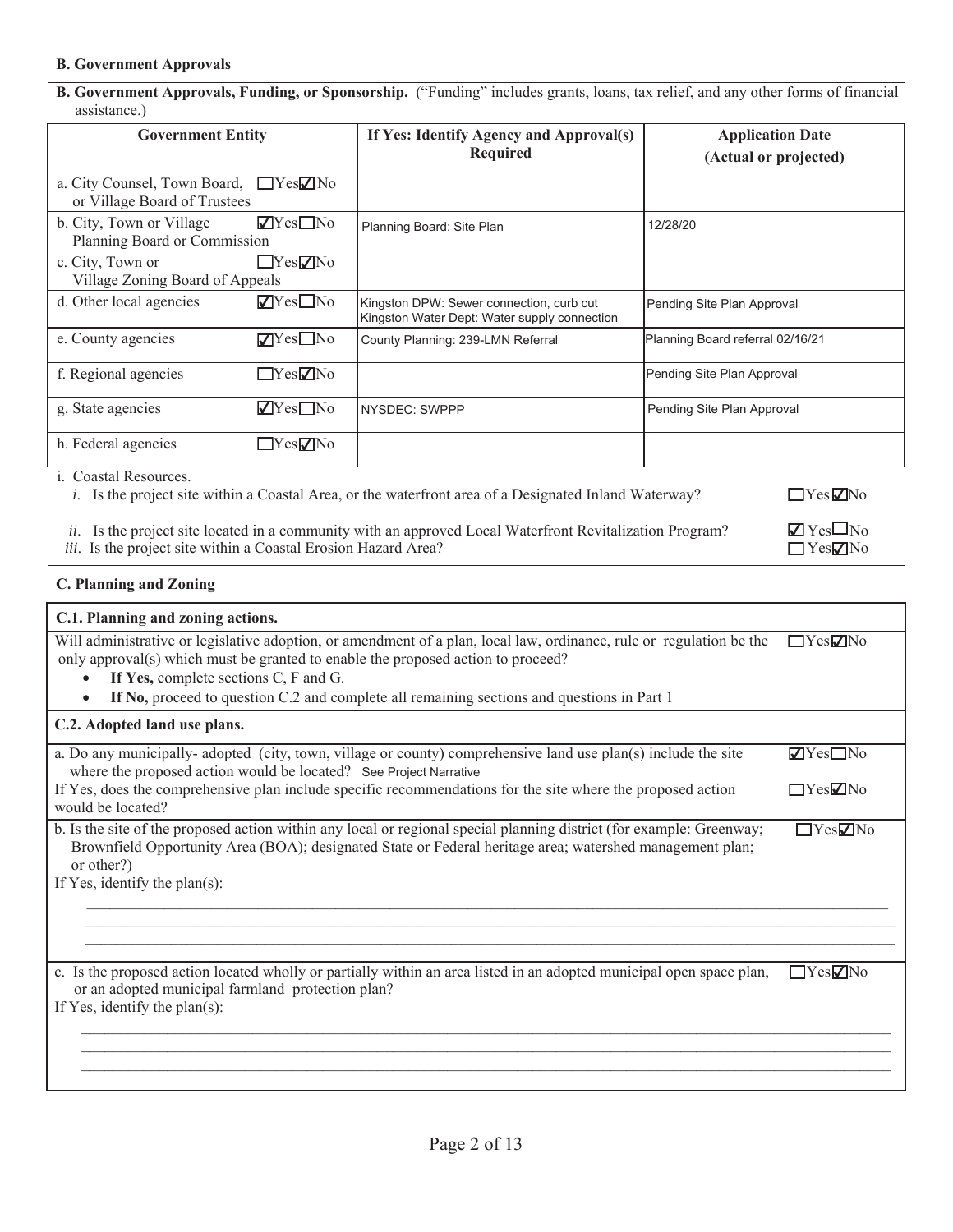| C.3. Zoning                                                                                                                                                                                                                                                                   |                                      |
|-------------------------------------------------------------------------------------------------------------------------------------------------------------------------------------------------------------------------------------------------------------------------------|--------------------------------------|
| a. Is the site of the proposed action located in a municipality with an adopted zoning law or ordinance.<br>If Yes, what is the zoning classification(s) including any applicable overlay district?<br>R-4 Two-Story Multiple Residence District - See also Project Narrative | $\blacksquare$ Yes $\blacksquare$ No |
|                                                                                                                                                                                                                                                                               |                                      |
| b. Is the use permitted or allowed by a special or conditional use permit?<br>Use allowed subject to only Site Plan Approval                                                                                                                                                  | $\blacksquare$ Yes $\blacksquare$ No |
| c. Is a zoning change requested as part of the proposed action?<br>If Yes,<br><i>i</i> . What is the proposed new zoning for the site?                                                                                                                                        | $\Box$ Yes $\nabla$ No               |
| C.4. Existing community services.                                                                                                                                                                                                                                             |                                      |
| a. In what school district is the project site located?<br>Kingston City School District                                                                                                                                                                                      |                                      |
| b. What police or other public protection forces serve the project site?<br>Kingston Police Department                                                                                                                                                                        |                                      |
| c. Which fire protection and emergency medical services serve the project site?<br>Kingston Fire Department, Mobile Life Support Services and the Ulster County Office of Emergency Management                                                                                |                                      |
| d. What parks serve the project site?<br>Forsythe Park and Nature Center                                                                                                                                                                                                      |                                      |

### **D. Project Details**

| a. What is the general nature of the proposed action (e.g., residential, industrial, commercial, recreational; if mixed, include all<br>components)? Residential multifamily dwelling apartments - See also Project Narrative |               |                        |
|-------------------------------------------------------------------------------------------------------------------------------------------------------------------------------------------------------------------------------|---------------|------------------------|
| b. a. Total acreage of the site of the proposed action?                                                                                                                                                                       | 2.698 acres   |                        |
| b. Total acreage to be physically disturbed?                                                                                                                                                                                  | 2.59 acres    |                        |
| c. Total acreage (project site and any contiguous properties) owned                                                                                                                                                           |               |                        |
| or controlled by the applicant or project sponsor?                                                                                                                                                                            | 2.698 acres   |                        |
| c. Is the proposed action an expansion of an existing project or use?                                                                                                                                                         |               | $\Box$ Yes $\nabla$ No |
| i. If Yes, what is the approximate percentage of the proposed expansion and identify the units (e.g., acres, miles, housing units,<br>square feet)? $\%$<br>Units:                                                            |               |                        |
| d. Is the proposed action a subdivision, or does it include a subdivision?                                                                                                                                                    |               | $\Box$ Yes $\nabla$ No |
| If Yes,                                                                                                                                                                                                                       |               |                        |
| <i>i.</i> Purpose or type of subdivision? (e.g., residential, industrial, commercial; if mixed, specify types)                                                                                                                |               |                        |
|                                                                                                                                                                                                                               |               |                        |
| ii. Is a cluster/conservation layout proposed?<br>iii. Number of lots proposed?                                                                                                                                               |               | $\Box$ Yes $\Box$ No   |
| iv. Minimum and maximum proposed lot sizes? Minimum Maximum                                                                                                                                                                   |               |                        |
|                                                                                                                                                                                                                               |               |                        |
| e. Will the proposed action be constructed in multiple phases?                                                                                                                                                                |               | $\Box$ Yes $\nabla$ No |
| <i>i</i> . If No, anticipated period of construction:                                                                                                                                                                         | 12 months     |                        |
| ii. If Yes:                                                                                                                                                                                                                   |               |                        |
| Total number of phases anticipated<br>$\bullet$                                                                                                                                                                               |               |                        |
| Anticipated commencement date of phase 1 (including demolition)<br>$\bullet$                                                                                                                                                  | month<br>year |                        |
| Anticipated completion date of final phase<br>$\bullet$                                                                                                                                                                       | month<br>year |                        |
| Generally describe connections or relationships among phases, including any contingencies where progress of one phase may<br>$\bullet$<br>determine timing or duration of future phases:                                      |               |                        |
|                                                                                                                                                                                                                               |               |                        |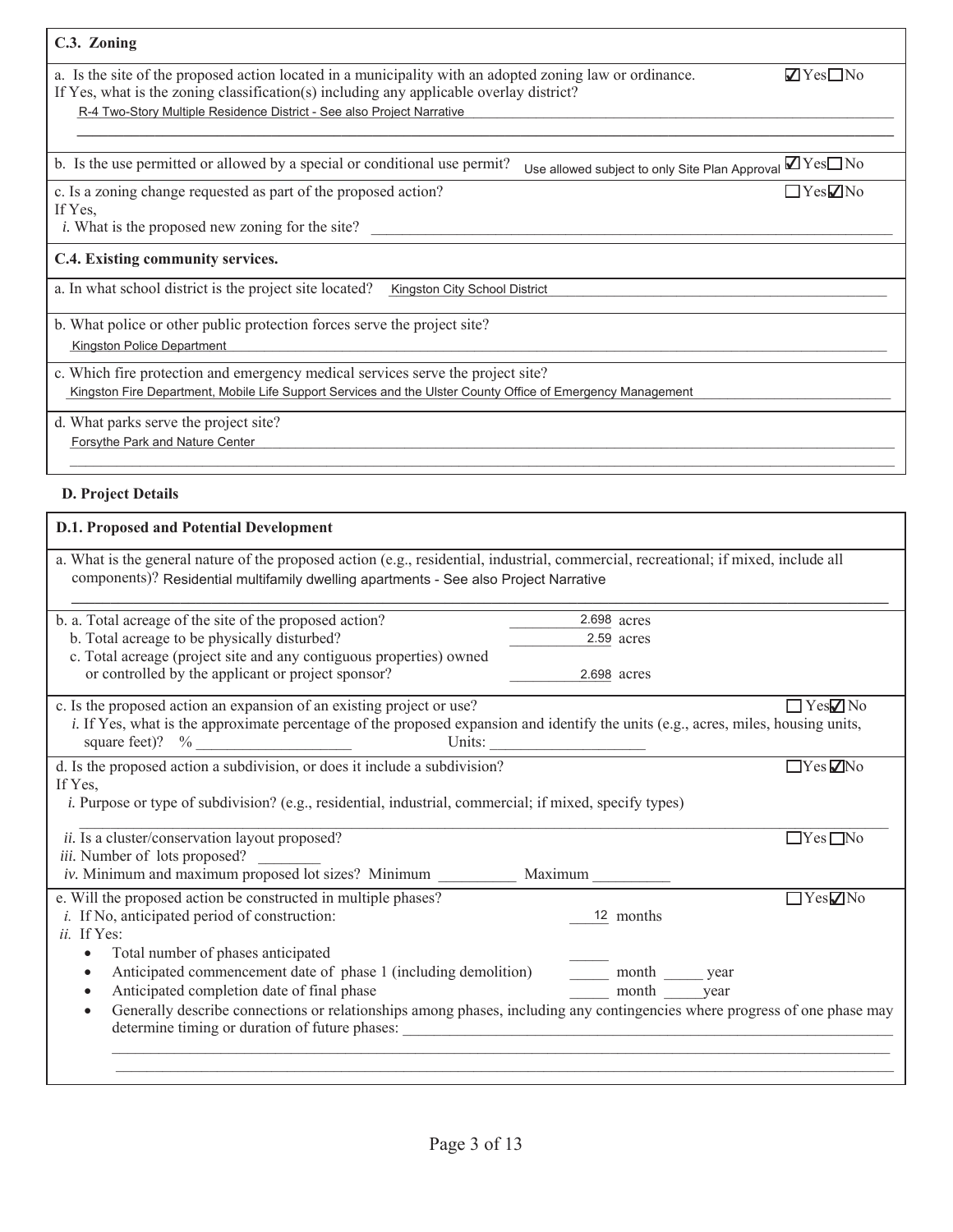|                                          | f. Does the project include new residential uses?                         |            |                                                                                               |                                                                                                                                                                                                                                                                                 | $\blacksquare$ Yes $\blacksquare$ No |
|------------------------------------------|---------------------------------------------------------------------------|------------|-----------------------------------------------------------------------------------------------|---------------------------------------------------------------------------------------------------------------------------------------------------------------------------------------------------------------------------------------------------------------------------------|--------------------------------------|
|                                          | If Yes, show numbers of units proposed.                                   |            |                                                                                               |                                                                                                                                                                                                                                                                                 |                                      |
|                                          | One Family                                                                | Two Family | Three Family                                                                                  | Multiple Family (four or more)                                                                                                                                                                                                                                                  |                                      |
| <b>Initial Phase</b>                     |                                                                           |            |                                                                                               | 47                                                                                                                                                                                                                                                                              |                                      |
| At completion                            |                                                                           |            |                                                                                               |                                                                                                                                                                                                                                                                                 |                                      |
| of all phases                            |                                                                           |            |                                                                                               | 47                                                                                                                                                                                                                                                                              |                                      |
|                                          |                                                                           |            |                                                                                               |                                                                                                                                                                                                                                                                                 |                                      |
|                                          |                                                                           |            | g. Does the proposed action include new non-residential construction (including expansions)?  |                                                                                                                                                                                                                                                                                 | $\Box$ Yes $\Box$ No                 |
| If Yes,                                  |                                                                           |            |                                                                                               |                                                                                                                                                                                                                                                                                 |                                      |
| <i>i</i> . Total number of structures    |                                                                           |            |                                                                                               | ii. Dimensions (in feet) of largest proposed structure: _______height; ______width; and ______ length                                                                                                                                                                           |                                      |
|                                          |                                                                           |            |                                                                                               |                                                                                                                                                                                                                                                                                 |                                      |
|                                          |                                                                           |            |                                                                                               |                                                                                                                                                                                                                                                                                 |                                      |
|                                          |                                                                           |            |                                                                                               | h. Does the proposed action include construction or other activities that will result in the impoundment of any                                                                                                                                                                 | $\sqrt{Y}$ es $\Box$ No              |
| If Yes,                                  |                                                                           |            |                                                                                               | liquids, such as creation of a water supply, reservoir, pond, lake, waste lagoon or other storage?                                                                                                                                                                              |                                      |
|                                          |                                                                           |            | i. Purpose of the impoundment: On-site collection, storage and treatment of stormwater runoff |                                                                                                                                                                                                                                                                                 |                                      |
|                                          | <i>ii.</i> If a water impoundment, the principal source of the water:     |            |                                                                                               | $\Box$ Ground water $\Box$ Surface water streams $\Box$ Other specify:                                                                                                                                                                                                          |                                      |
|                                          |                                                                           |            |                                                                                               | On-site collection, storage and treatment of stormwater runoff designed to infiltrate up to, and including, 100-year 24-hour design storm                                                                                                                                       |                                      |
|                                          |                                                                           |            | iii. If other than water, identify the type of impounded/contained liquids and their source.  |                                                                                                                                                                                                                                                                                 |                                      |
| N/A                                      |                                                                           |            |                                                                                               |                                                                                                                                                                                                                                                                                 |                                      |
|                                          |                                                                           |            |                                                                                               | <i>iv.</i> Approximate size of the proposed impoundment. Volume: $\frac{(\ast)}{(\ast)}$ million gallons; surface area: $\frac{(\ast)}{(\ast)}$ ac<br>v. Dimensions of the proposed dam or impounding structure: $\frac{(\ast)}{(\ast)}$ height; $\frac{(\ast)}{(\ast)}$ length | acres                                |
|                                          |                                                                           |            |                                                                                               |                                                                                                                                                                                                                                                                                 |                                      |
|                                          |                                                                           |            |                                                                                               | vi. Construction method/materials for the proposed dam or impounding structure (e.g., earth fill, rock, wood, concrete):                                                                                                                                                        |                                      |
|                                          |                                                                           |            |                                                                                               | Temporary sediment basin during construction; Post construction: rain garden, vegetated bioswale, catch basins and subsurface stormwater gallies                                                                                                                                |                                      |
|                                          |                                                                           |            |                                                                                               |                                                                                                                                                                                                                                                                                 |                                      |
| <b>D.2. Project Operations</b>           |                                                                           |            |                                                                                               |                                                                                                                                                                                                                                                                                 |                                      |
|                                          |                                                                           |            |                                                                                               | a. Does the proposed action include any excavation, mining, or dredging, during construction, operations, or both?                                                                                                                                                              | $\gamma$ es $\nabla$ No              |
|                                          |                                                                           |            |                                                                                               | (Not including general site preparation, grading or installation of utilities or foundations where all excavated                                                                                                                                                                |                                      |
| materials will remain onsite)<br>If Yes: |                                                                           |            |                                                                                               |                                                                                                                                                                                                                                                                                 |                                      |
|                                          | <i>i</i> . What is the purpose of the excavation or dredging?             |            |                                                                                               |                                                                                                                                                                                                                                                                                 |                                      |
|                                          |                                                                           |            |                                                                                               | ii. How much material (including rock, earth, sediments, etc.) is proposed to be removed from the site?                                                                                                                                                                         |                                      |
| $\bullet$                                |                                                                           |            |                                                                                               |                                                                                                                                                                                                                                                                                 |                                      |
| $\bullet$                                | Over what duration of time?                                               |            |                                                                                               |                                                                                                                                                                                                                                                                                 |                                      |
|                                          |                                                                           |            |                                                                                               | <i>iii.</i> Describe nature and characteristics of materials to be excavated or dredged, and plans to use, manage or dispose of them.                                                                                                                                           |                                      |
|                                          |                                                                           |            |                                                                                               |                                                                                                                                                                                                                                                                                 |                                      |
|                                          |                                                                           |            |                                                                                               |                                                                                                                                                                                                                                                                                 |                                      |
|                                          | iv. Will there be onsite dewatering or processing of excavated materials? |            |                                                                                               |                                                                                                                                                                                                                                                                                 | $\Box$ Yes $\Box$ No                 |
|                                          |                                                                           |            | If yes, describe.                                                                             |                                                                                                                                                                                                                                                                                 |                                      |
|                                          |                                                                           |            |                                                                                               |                                                                                                                                                                                                                                                                                 |                                      |
|                                          |                                                                           |            |                                                                                               | v. What is the total area to be dredged or excavated?<br>acres                                                                                                                                                                                                                  |                                      |
|                                          |                                                                           |            |                                                                                               | vii. What would be the maximum depth of excavation or dredging?<br>feet                                                                                                                                                                                                         |                                      |
|                                          | viii. Will the excavation require blasting?                               |            |                                                                                               |                                                                                                                                                                                                                                                                                 | $\Box$ Yes $\Box$ No                 |
|                                          |                                                                           |            |                                                                                               |                                                                                                                                                                                                                                                                                 |                                      |
|                                          |                                                                           |            |                                                                                               | ,我们也不能在这里的时候,我们也不能在这里的时候,我们也不能会在这里的时候,我们也不能会在这里的时候,我们也不能会在这里的时候,我们也不能会在这里的时候,我们也                                                                                                                                                                                                |                                      |
|                                          |                                                                           |            |                                                                                               |                                                                                                                                                                                                                                                                                 |                                      |
|                                          |                                                                           |            |                                                                                               |                                                                                                                                                                                                                                                                                 |                                      |
|                                          |                                                                           |            |                                                                                               | b. Would the proposed action cause or result in alteration of, increase or decrease in size of, or encroachment                                                                                                                                                                 | $\Box$ Yes $\nabla$ No               |
|                                          |                                                                           |            | into any existing wetland, waterbody, shoreline, beach or adjacent area?                      |                                                                                                                                                                                                                                                                                 |                                      |
| If Yes:                                  |                                                                           |            |                                                                                               |                                                                                                                                                                                                                                                                                 |                                      |
|                                          |                                                                           |            |                                                                                               | <i>i</i> . Identify the wetland or waterbody which would be affected (by name, water index number, wetland map number or geographic                                                                                                                                             |                                      |
|                                          |                                                                           |            |                                                                                               |                                                                                                                                                                                                                                                                                 |                                      |
|                                          |                                                                           |            |                                                                                               |                                                                                                                                                                                                                                                                                 |                                      |
|                                          |                                                                           |            |                                                                                               |                                                                                                                                                                                                                                                                                 |                                      |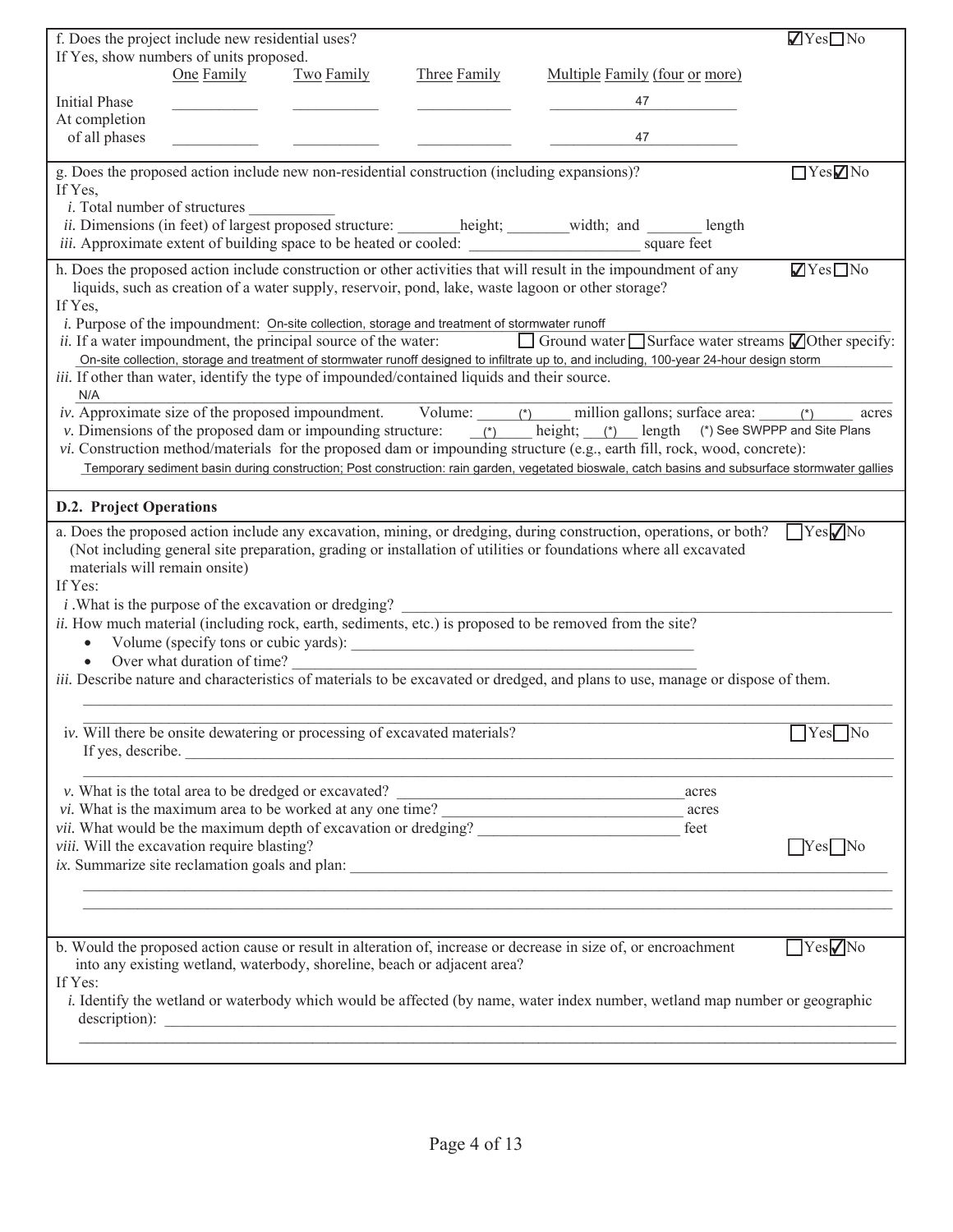| ii. Describe how the proposed action would affect that waterbody or wetland, e.g. excavation, fill, placement of structures, or<br>alteration of channels, banks and shorelines. Indicate extent of activities, alterations and additions in square feet or acres: |                                                      |
|--------------------------------------------------------------------------------------------------------------------------------------------------------------------------------------------------------------------------------------------------------------------|------------------------------------------------------|
| iii. Will the proposed action cause or result in disturbance to bottom sediments?<br>If Yes, describe:                                                                                                                                                             | $\Box$ Yes $\nabla$ No                               |
| iv. Will the proposed action cause or result in the destruction or removal of aquatic vegetation?                                                                                                                                                                  | $\Box$ Yes $\nabla$ No                               |
| If Yes:                                                                                                                                                                                                                                                            |                                                      |
| acres of aquatic vegetation proposed to be removed:<br>$\bullet$<br>expected acreage of aquatic vegetation remaining after project completion:<br>$\bullet$                                                                                                        |                                                      |
| purpose of proposed removal (e.g. beach clearing, invasive species control, boat access):<br>$\bullet$                                                                                                                                                             |                                                      |
|                                                                                                                                                                                                                                                                    |                                                      |
| proposed method of plant removal:<br>$\bullet$                                                                                                                                                                                                                     |                                                      |
| if chemical/herbicide treatment will be used, specify product(s):<br>$\bullet$                                                                                                                                                                                     |                                                      |
| v. Describe any proposed reclamation/mitigation following disturbance: Manuscription and a manuscription of the state of the state of the state of the state of the state of the state of the state of the state of the state                                      |                                                      |
| c. Will the proposed action use, or create a new demand for water?                                                                                                                                                                                                 | $\sqrt{Y}$ es $\Box$ No                              |
| If Yes:                                                                                                                                                                                                                                                            |                                                      |
| <i>i</i> . Total anticipated water usage/demand per day:<br>8,910 gallons/day                                                                                                                                                                                      |                                                      |
| ii. Will the proposed action obtain water from an existing public water supply?                                                                                                                                                                                    | $\sqrt{ }$ Yes $\Box$ No                             |
| If Yes:                                                                                                                                                                                                                                                            |                                                      |
| Name of district or service area: Kingston Water District<br>$\bullet$                                                                                                                                                                                             |                                                      |
| Does the existing public water supply have capacity to serve the proposal?<br>$\bullet$                                                                                                                                                                            | $\sqrt{Y}$ Yes $\Box$ No<br>$\sqrt{Y}$ Yes $\Box$ No |
| Is the project site in the existing district?<br>$\bullet$<br>Is expansion of the district needed?                                                                                                                                                                 | $\Box$ Yes $\Box$ No                                 |
| $\bullet$<br>Existing public water main line crosses site along Lucas Avenue $\Box$ Yes $\Box$ No<br>Do existing lines serve the project site?                                                                                                                     |                                                      |
| iii. Will line extension within an existing district be necessary to supply the project?                                                                                                                                                                           | $\Box$ Yes $\Box$ No                                 |
| If Yes:<br>Describe extensions or capacity expansions proposed to serve this project:                                                                                                                                                                              |                                                      |
| Source $(s)$ of supply for the district:                                                                                                                                                                                                                           |                                                      |
| $iv$ . Is a new water supply district or service area proposed to be formed to serve the project site?<br>If, Yes:                                                                                                                                                 | $\Box$ Yes $\nabla$ No                               |
| Applicant/sponsor for new district:<br>Date application submitted or anticipated:                                                                                                                                                                                  |                                                      |
|                                                                                                                                                                                                                                                                    |                                                      |
| Proposed source(s) of supply for new district:<br><u> 1989 - Johann Barbara, martin amerikan basa</u>                                                                                                                                                              |                                                      |
| v. If a public water supply will not be used, describe plans to provide water supply for the project:                                                                                                                                                              |                                                      |
| Not applicable<br>vi. If water supply will be from wells (public or private), what is the maximum pumping capacity:<br>N/A gallons/minute.                                                                                                                         |                                                      |
| d. Will the proposed action generate liquid wastes?                                                                                                                                                                                                                | $\blacksquare$ Yes $\blacksquare$ No                 |
| If Yes:                                                                                                                                                                                                                                                            |                                                      |
|                                                                                                                                                                                                                                                                    |                                                      |
| ii. Nature of liquid wastes to be generated (e.g., sanitary wastewater, industrial; if combination, describe all components and                                                                                                                                    |                                                      |
| Sanitary wastewater only<br><u> 1989 - Johann Stoff, deutscher Stoffen und der Stoffen und der Stoffen und der Stoffen und der Stoffen und der</u>                                                                                                                 |                                                      |
|                                                                                                                                                                                                                                                                    |                                                      |
| iii. Will the proposed action use any existing public wastewater treatment facilities?                                                                                                                                                                             | $\sqrt{Y}$ es $\Box$ No                              |
| If Yes:                                                                                                                                                                                                                                                            |                                                      |
| Name of wastewater treatment plant to be used: City of Kingston Wastewater Treatment Plant<br>Name of district: City of Kingston                                                                                                                                   |                                                      |
| Does the existing wastewater treatment plant have capacity to serve the project?                                                                                                                                                                                   | $\sqrt{Y}$ es $\Box$ No                              |
| Is the project site in the existing district?                                                                                                                                                                                                                      | $\blacksquare$ Yes $\blacksquare$ No                 |
| Is expansion of the district needed?                                                                                                                                                                                                                               | $\Box$ Yes $\negthinspace ZNo$                       |
|                                                                                                                                                                                                                                                                    |                                                      |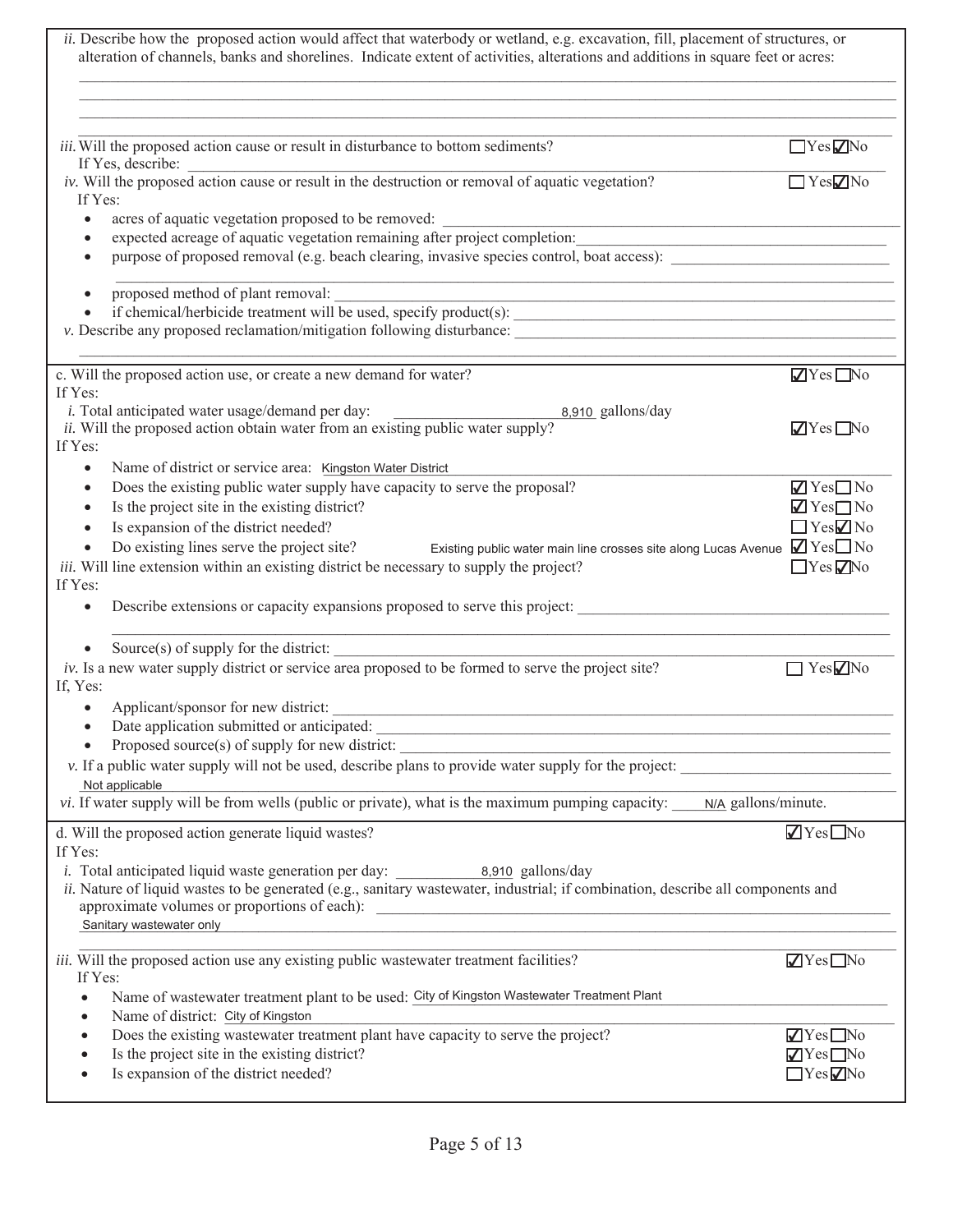| Do existing sewer lines serve the project site?<br>Existing public sewer main line crosses site along Lucas Avenue $\sqrt{Y}$ es $\Box$ No<br>$\bullet$<br>Will a line extension within an existing district be necessary to serve the project?<br>If Yes:<br>• Describe extensions or capacity expansions proposed to serve this project:                                                                                                                                                                                                                                                                                                                                | $\Box$ Yes $\nabla$ No                                       |
|---------------------------------------------------------------------------------------------------------------------------------------------------------------------------------------------------------------------------------------------------------------------------------------------------------------------------------------------------------------------------------------------------------------------------------------------------------------------------------------------------------------------------------------------------------------------------------------------------------------------------------------------------------------------------|--------------------------------------------------------------|
| iv. Will a new wastewater (sewage) treatment district be formed to serve the project site?<br>If Yes:<br>Applicant/sponsor for new district:<br>$\bullet$                                                                                                                                                                                                                                                                                                                                                                                                                                                                                                                 | $\Box$ Yes $\nabla$ No                                       |
| Date application submitted or anticipated:<br>$\bullet$<br>What is the receiving water for the wastewater discharge?<br>v. If public facilities will not be used, describe plans to provide wastewater treatment for the project, including specifying proposed<br>receiving water (name and classification if surface discharge or describe subsurface disposal plans):<br>Not applicable                                                                                                                                                                                                                                                                                |                                                              |
| vi. Describe any plans or designs to capture, recycle or reuse liquid waste:<br>Not applicable<br><u> 1989 - Johann Stoff, amerikan bestein de stad i stoff fan de ferstjer fan de ferstjer fan de ferstjer fan de</u>                                                                                                                                                                                                                                                                                                                                                                                                                                                    |                                                              |
| e. Will the proposed action disturb more than one acre and create stormwater runoff, either from new point<br>sources (i.e. ditches, pipes, swales, curbs, gutters or other concentrated flows of stormwater) or non-point<br>source (i.e. sheet flow) during construction or post construction?<br>If Yes:                                                                                                                                                                                                                                                                                                                                                               | $\sqrt{ }$ Yes $\Box$ No                                     |
| <i>i.</i> How much impervious surface will the project create in relation to total size of project parcel?<br>66,638 Square feet or 1.529 acres (impervious surface)<br>117,525 Square feet or 2.698 acres (parcel size)<br>ii. Describe types of new point sources. Stormwater runoff from impervious site surfaces (roof tops, parking lot, sidewalks)                                                                                                                                                                                                                                                                                                                  |                                                              |
| iii. Where will the stormwater runoff be directed (i.e. on-site stormwater management facility/structures, adjacent properties,<br>groundwater, on-site surface water or off-site surface waters)?<br>On-site collection, storage and treatment of stormwater runoff designed to infiltrate up to, and including, 100-year 24-hour design storm<br>Temporary sediment basin during construction; Post construction: rain garden, vegetated bioswale, catch basins and subsurface stormwater gallies                                                                                                                                                                       |                                                              |
| If to surface waters, identify receiving water bodies or wetlands:<br>Not applicable<br>the control of the control of the control of the control of the control of the control of                                                                                                                                                                                                                                                                                                                                                                                                                                                                                         |                                                              |
| Will stormwater runoff flow to adjacent properties?<br>iv. Does the proposed plan minimize impervious surfaces, use pervious materials or collect and re-use stormwater?                                                                                                                                                                                                                                                                                                                                                                                                                                                                                                  | $\Box$ Yes $\neg$ No<br>$\blacksquare$ Yes $\blacksquare$ No |
| f. Does the proposed action include, or will it use on-site, one or more sources of air emissions, including fuel<br>combustion, waste incineration, or other processes or operations?<br>If Yes, identify:<br><i>i.</i> Mobile sources during project operations (e.g., heavy equipment, fleet or delivery vehicles)                                                                                                                                                                                                                                                                                                                                                     | $\overline{\Box}$ Yes $\Box$ No                              |
| <i>ii.</i> Stationary sources during construction (e.g., power generation, structural heating, batch plant, crushers)                                                                                                                                                                                                                                                                                                                                                                                                                                                                                                                                                     |                                                              |
| <i>iii.</i> Stationary sources during operations (e.g., process emissions, large boilers, electric generation)                                                                                                                                                                                                                                                                                                                                                                                                                                                                                                                                                            |                                                              |
| g. Will any air emission sources named in D.2.f (above), require a NY State Air Registration, Air Facility Permit,<br>or Federal Clean Air Act Title IV or Title V Permit?<br>If Yes:                                                                                                                                                                                                                                                                                                                                                                                                                                                                                     | $\Box$ Yes $\Box$ No                                         |
| i. Is the project site located in an Air quality non-attainment area? (Area routinely or periodically fails to meet<br>ambient air quality standards for all or some parts of the year)<br>ii. In addition to emissions as calculated in the application, the project will generate:<br>Tons/year (short tons) of Carbon Dioxide $(CO2)$<br>$\bullet$<br>Tons/year (short tons) of Nitrous Oxide $(N_2O)$<br>Tons/year (short tons) of Perfluorocarbons (PFCs)<br>Tons/year (short tons) of Sulfur Hexafluoride $(SF_6)$<br>Tons/year (short tons) of Carbon Dioxide equivalent of Hydroflourocarbons (HFCs)<br>Tons/year (short tons) of Hazardous Air Pollutants (HAPs) | $\Box$ Yes $\nabla$ No                                       |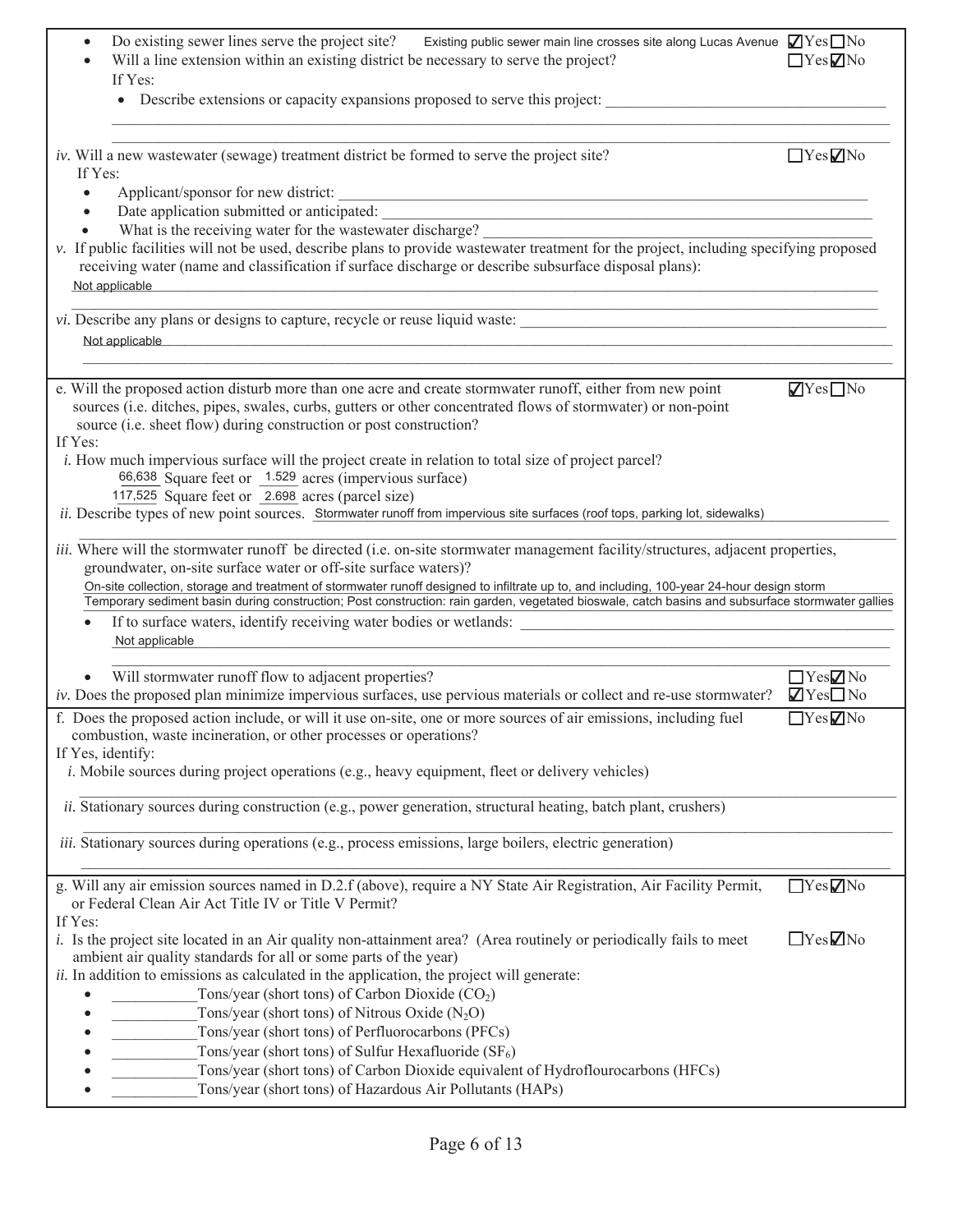| h. Will the proposed action generate or emit methane (including, but not limited to, sewage treatment plants,                                      | $\Box$ Yes $\neg$ No    |
|----------------------------------------------------------------------------------------------------------------------------------------------------|-------------------------|
| landfills, composting facilities)?                                                                                                                 |                         |
| If Yes:                                                                                                                                            |                         |
| <i>i</i> . Estimate methane generation in tons/year (metric):                                                                                      |                         |
| ii. Describe any methane capture, control or elimination measures included in project design (e.g., combustion to generate heat or                 |                         |
|                                                                                                                                                    |                         |
|                                                                                                                                                    |                         |
| i. Will the proposed action result in the release of air pollutants from open-air operations or processes, such as                                 | YesVNo                  |
| quarry or landfill operations?                                                                                                                     |                         |
| If Yes: Describe operations and nature of emissions (e.g., diesel exhaust, rock particulates/dust):                                                |                         |
|                                                                                                                                                    |                         |
|                                                                                                                                                    |                         |
| j. Will the proposed action result in a substantial increase in traffic above present levels or generate substantial                               | $\Box$ Yes $\nabla$ No  |
| new demand for transportation facilities or services? See Traffic Impact Study                                                                     |                         |
| If Yes:                                                                                                                                            |                         |
| <i>i</i> . When is the peak traffic expected (Check all that apply): $\Box$ Morning $\Box$ Evening<br>$\Box$ Weekend                               |                         |
|                                                                                                                                                    |                         |
|                                                                                                                                                    |                         |
|                                                                                                                                                    |                         |
| iii. Parking spaces:                                                                                                                               | 96                      |
| Existing 0 Proposed 96 Net increase/decrease ______                                                                                                |                         |
| iv. Does the proposed action include any shared use parking?                                                                                       | $\boxed{\text{Yes}}$ No |
| v. If the proposed action includes any modification of existing roads, creation of new roads or change in existing access, describe:               |                         |
| New curb cut entrance driveway via Bluestone Court, an existing City public street, emergency access via Lucas Avenue                              |                         |
| vi. Are public/private transportation service(s) or facilities available within $\frac{1}{2}$ mile of the proposed site?                           | $\sqrt{\text{Yes}}$ No  |
| vii Will the proposed action include access to public transportation or accommodations for use of hybrid, electric                                 | $\sqrt{\text{Yes}}$ No  |
| or other alternative fueled vehicles?                                                                                                              |                         |
| viii. Will the proposed action include plans for pedestrian or bicycle accommodations for connections to existing<br>pedestrian or bicycle routes? | $\sqrt{\text{Yes}}$ No  |
|                                                                                                                                                    |                         |
|                                                                                                                                                    |                         |
| k. Will the proposed action (for commercial or industrial projects only) generate new or additional demand                                         | $\sqrt{Y}$ es $\Box$ No |
| for energy?                                                                                                                                        |                         |
| If Yes:                                                                                                                                            |                         |
| <i>i.</i> Estimate annual electricity demand during operation of the proposed action:                                                              |                         |
| Approximately 290,000 kWh / year                                                                                                                   |                         |
| ii. Anticipated sources/suppliers of electricity for the project (e.g., on-site combustion, on-site renewable, via grid/local utility, or          |                         |
| other):                                                                                                                                            |                         |
| Existing electric public utility grid - Central Hudson Gas and Electric                                                                            |                         |
| <i>iii.</i> Will the proposed action require a new, or an upgrade, to an existing substation?                                                      | $\Box$ Yes $\neg$ No    |
|                                                                                                                                                    |                         |
| l. Hours of operation. Answer all items which apply.<br><i>i</i> . During Construction:                                                            |                         |
| ii. During Operations:<br>24/7/365                                                                                                                 |                         |
| Monday - Friday:<br>Monday - Friday:<br>as permitted by City<br>$\bullet$                                                                          |                         |
| Saturday:<br>as permitted by City<br>Saturday:<br>24/7/365<br>24/7/365                                                                             |                         |
| Sunday:<br>Sunday:<br>as permitted by City<br>24/7/365                                                                                             |                         |
| Holidays:<br>as permitted by City<br>Holidays:                                                                                                     |                         |
|                                                                                                                                                    |                         |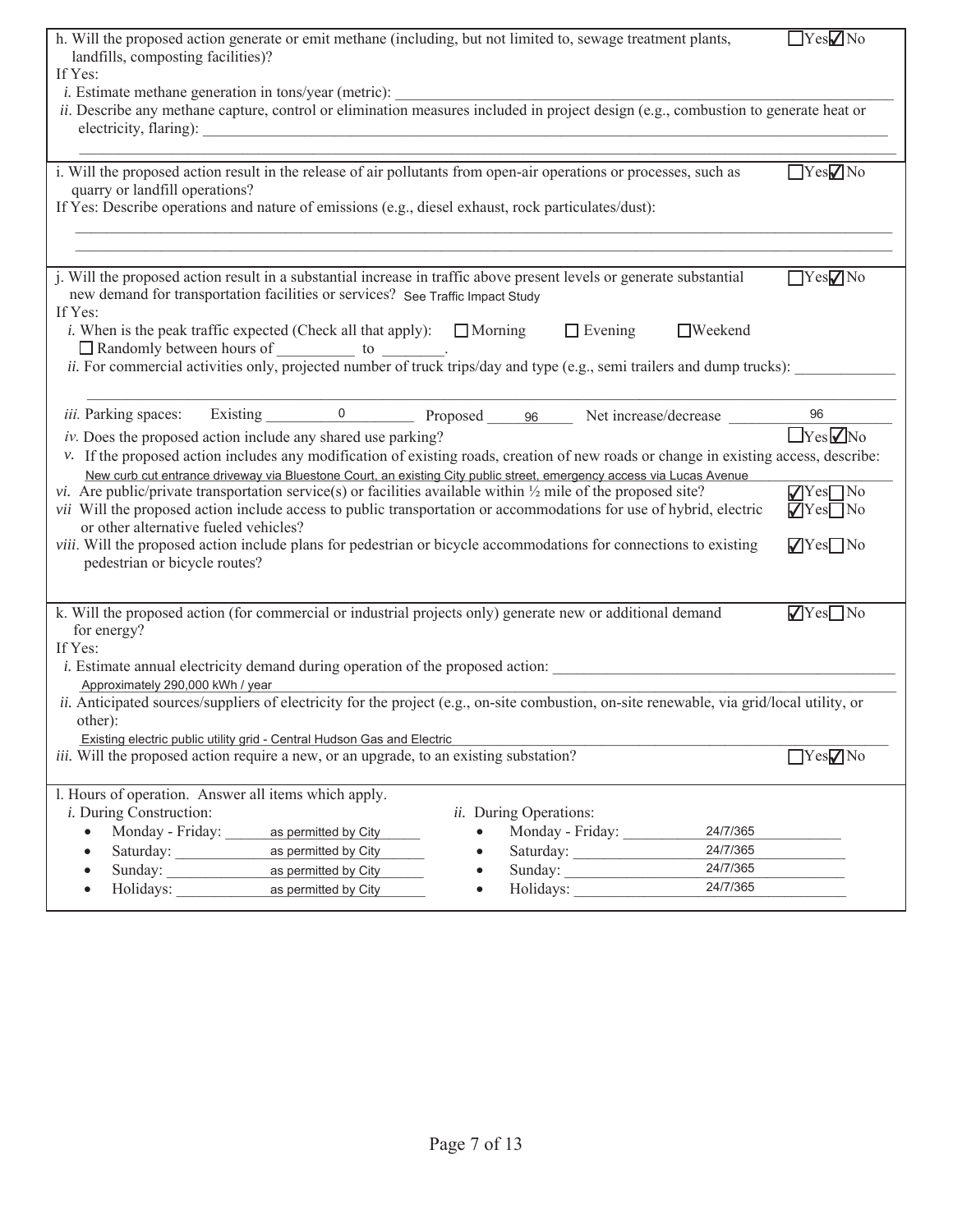| m. Will the proposed action produce noise that will exceed existing ambient noise levels during construction,<br>operation, or both?                    | $\blacksquare$ Yes $\square$ No      |
|---------------------------------------------------------------------------------------------------------------------------------------------------------|--------------------------------------|
| If yes:                                                                                                                                                 |                                      |
| <i>i</i> . Provide details including sources, time of day and duration:                                                                                 |                                      |
| Temporary and short duration typical construction noise                                                                                                 |                                      |
| ii. Will the proposed action remove existing natural barriers that could act as a noise barrier or screen?                                              | $\Box$ Yes $\Box$ No                 |
| Describe: Perimeter trees to be retained where feasible and new buffer and screen landscaping proposed                                                  |                                      |
|                                                                                                                                                         |                                      |
| n. Will the proposed action have outdoor lighting?<br>If yes:                                                                                           | $\blacksquare$ Yes $\blacksquare$ No |
| <i>i.</i> Describe source(s), location(s), height of fixture(s), direction/aim, and proximity to nearest occupied structures:                           |                                      |
| Parking lot, walkway and building entrance lighting - light directed downward, majority of lights within central core of project, screened and buffered |                                      |
| by proposed landscaping and site buildings<br>ii. Will proposed action remove existing natural barriers that could act as a light barrier or screen?    | $\Box$ Yes $\Box$ No                 |
| Describe: Perimeter trees to be retained where feasible and new buffer and screen landscaping proposed                                                  |                                      |
|                                                                                                                                                         |                                      |
| o. Does the proposed action have the potential to produce odors for more than one hour per day?                                                         | $\Box$ Yes $\Box$ No                 |
| If Yes, describe possible sources, potential frequency and duration of odor emissions, and proximity to nearest                                         |                                      |
| occupied structures:                                                                                                                                    |                                      |
|                                                                                                                                                         |                                      |
| p. Will the proposed action include any bulk storage of petroleum (combined capacity of over 1,100 gallons)                                             | $\Box$ Yes $\nabla$ No               |
| or chemical products 185 gallons in above ground storage or any amount in underground storage?                                                          |                                      |
| If Yes:                                                                                                                                                 |                                      |
| $i$ . Product(s) to be stored<br>per unit time (e.g., month, year)                                                                                      |                                      |
| <i>ii.</i> Volume(s)<br><i>iii.</i> Generally, describe the proposed storage facilities:                                                                |                                      |
|                                                                                                                                                         |                                      |
| q. Will the proposed action (commercial, industrial and recreational projects only) use pesticides (i.e., herbicides,                                   | $\Box$ Yes $\nabla$ No               |
| insecticides) during construction or operation?                                                                                                         |                                      |
| If Yes:<br>$i$ . Describe proposed treatment(s):                                                                                                        |                                      |
|                                                                                                                                                         |                                      |
|                                                                                                                                                         |                                      |
|                                                                                                                                                         |                                      |
| ii. Will the proposed action use Integrated Pest Management Practices?                                                                                  | $\Box$ Yes $\Box$ No                 |
| r. Will the proposed action (commercial or industrial projects only) involve or require the management or disposal                                      | $\Box$ Yes $\Box$ No                 |
| of solid waste (excluding hazardous materials)?<br>If Yes:                                                                                              | Not Applicable - residential project |
| <i>i.</i> Describe any solid waste(s) to be generated during construction or operation of the facility:                                                 |                                      |
| $\bullet$                                                                                                                                               |                                      |
| $\bullet$                                                                                                                                               |                                      |
| ii. Describe any proposals for on-site minimization, recycling or reuse of materials to avoid disposal as solid waste:<br>$\bullet$                     |                                      |
|                                                                                                                                                         |                                      |
| Operation:<br>$\bullet$                                                                                                                                 |                                      |
| iii. Proposed disposal methods/facilities for solid waste generated on-site:                                                                            |                                      |
| $\bullet$                                                                                                                                               |                                      |
|                                                                                                                                                         |                                      |
|                                                                                                                                                         |                                      |
|                                                                                                                                                         |                                      |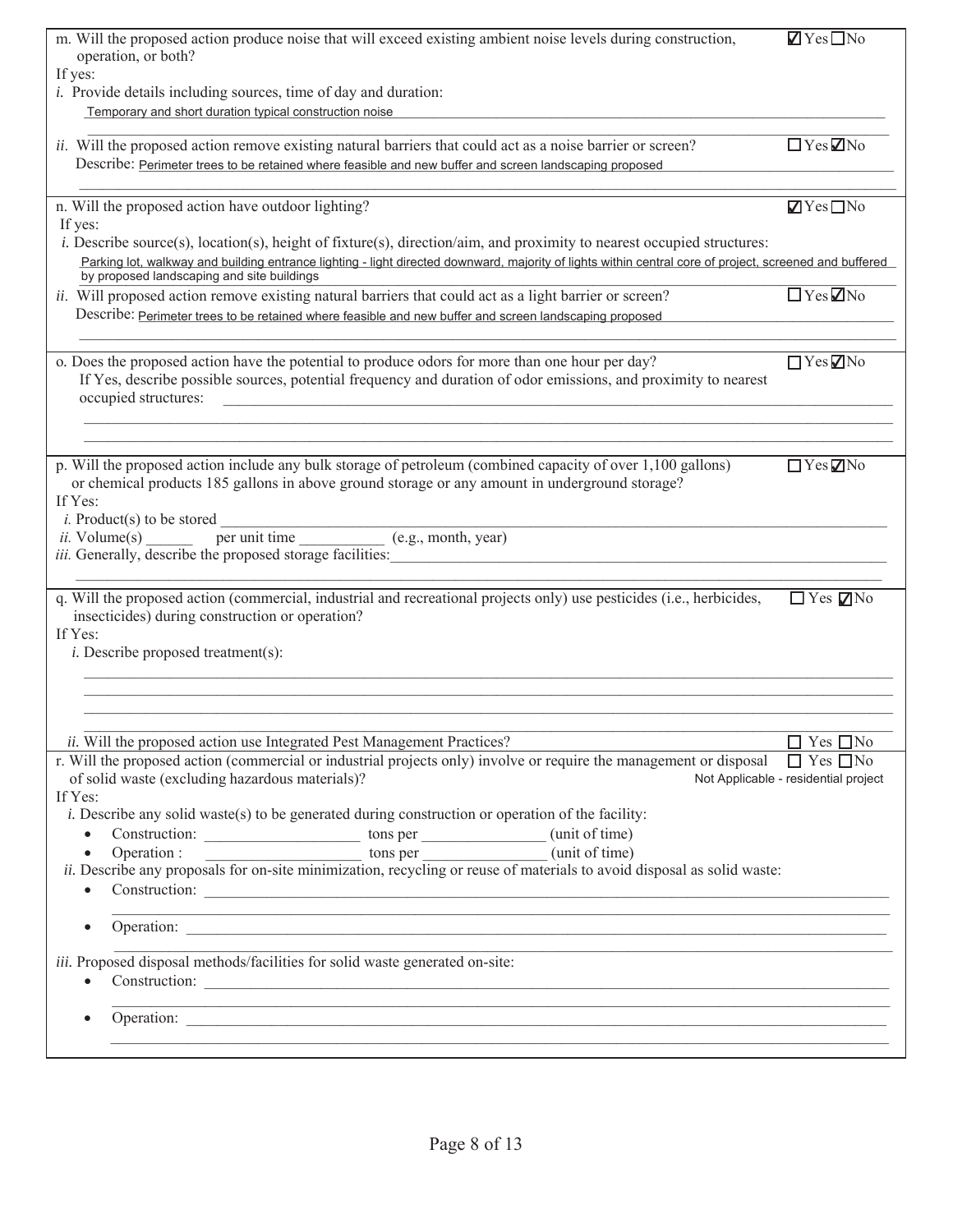| s. Does the proposed action include construction or modification of a solid waste management facility?                                       |                                                                                                                      |                    | $\Box$ Yes $\Box$ No |
|----------------------------------------------------------------------------------------------------------------------------------------------|----------------------------------------------------------------------------------------------------------------------|--------------------|----------------------|
| If Yes:<br>i. Type of management or handling of waste proposed for the site (e.g., recycling or transfer station, composting, landfill, or   |                                                                                                                      |                    |                      |
| other disposal activities):                                                                                                                  | <u> 1989 - Johann Stein, mars ar y breisinn ar ymgyriau ar y gynnys y gynnys y gynnys y gynnys y gynnys y gynnys</u> |                    |                      |
| ii. Anticipated rate of disposal/processing:                                                                                                 |                                                                                                                      |                    |                      |
| • Tons/month, if transfer or other non-combustion/thermal treatment, or                                                                      |                                                                                                                      |                    |                      |
| Tons/hour, if combustion or thermal treatment                                                                                                |                                                                                                                      |                    |                      |
|                                                                                                                                              |                                                                                                                      |                    |                      |
| t. Will the proposed action at the site involve the commercial generation, treatment, storage, or disposal of hazardous $\Box$ Yes $\neg$ No |                                                                                                                      |                    |                      |
| waste?<br>If Yes:                                                                                                                            |                                                                                                                      |                    |                      |
| <i>i.</i> Name(s) of all hazardous wastes or constituents to be generated, handled or managed at facility:                                   |                                                                                                                      |                    |                      |
|                                                                                                                                              |                                                                                                                      |                    |                      |
|                                                                                                                                              |                                                                                                                      |                    |                      |
| ii. Generally describe processes or activities involving hazardous wastes or constituents:                                                   |                                                                                                                      |                    |                      |
|                                                                                                                                              |                                                                                                                      |                    |                      |
| iii. Specify amount to be handled or generated ______ tons/month                                                                             |                                                                                                                      |                    |                      |
| iv. Describe any proposals for on-site minimization, recycling or reuse of hazardous constituents:                                           |                                                                                                                      |                    |                      |
|                                                                                                                                              |                                                                                                                      |                    |                      |
|                                                                                                                                              |                                                                                                                      |                    |                      |
| v. Will any hazardous wastes be disposed at an existing offsite hazardous waste facility?                                                    |                                                                                                                      |                    | $Yes$ No             |
|                                                                                                                                              |                                                                                                                      |                    |                      |
| If No: describe proposed management of any hazardous wastes which will not be sent to a hazardous waste facility:                            |                                                                                                                      |                    |                      |
|                                                                                                                                              |                                                                                                                      |                    |                      |
|                                                                                                                                              |                                                                                                                      |                    |                      |
| E. Site and Setting of Proposed Action                                                                                                       |                                                                                                                      |                    |                      |
|                                                                                                                                              |                                                                                                                      |                    |                      |
| E.1. Land uses on and surrounding the project site                                                                                           |                                                                                                                      |                    |                      |
| a. Existing land uses.                                                                                                                       |                                                                                                                      |                    |                      |
| <i>i</i> . Check all uses that occur on, adjoining and near the project site.                                                                |                                                                                                                      |                    |                      |
| $\Box$ Urban $\Box$ Industrial $\Box$ Commercial $\Box$ Residential (suburban) $\Box$ Rural (non-farm)                                       |                                                                                                                      |                    |                      |
| $\Box$ Forest $\Box$ Agriculture $\Box$ Aquatic<br>ii. If mix of uses, generally describe:                                                   | ■ Other (specify): Vacant lightly wooded lot                                                                         |                    |                      |
| Adjacent uses include a mix of multifamily residences, single-family residences and institutional uses                                       |                                                                                                                      |                    |                      |
|                                                                                                                                              |                                                                                                                      |                    |                      |
| b. Land uses and covertypes on the project site.                                                                                             |                                                                                                                      |                    |                      |
| Land use or                                                                                                                                  | Current                                                                                                              | Acreage After      | Change               |
| Covertype                                                                                                                                    | Acreage                                                                                                              | Project Completion | $(Acres +/-)$        |
| Roads, buildings, and other paved or impervious<br>$\bullet$                                                                                 |                                                                                                                      |                    |                      |
| surfaces                                                                                                                                     | 0                                                                                                                    | 1.529              | $+1.529$             |
| Forested<br>$\bullet$                                                                                                                        | 0.405                                                                                                                | 0                  | $-0.405$             |
| Meadows, grasslands or brushlands (non-<br>$\bullet$                                                                                         |                                                                                                                      |                    |                      |
| agricultural, including abandoned agricultural)                                                                                              | 2.293                                                                                                                | 0                  | $-2.293$             |
| Agricultural<br>$\bullet$                                                                                                                    | $\mathbf 0$                                                                                                          | 0                  | N/A                  |
| (includes active orchards, field, greenhouse etc.)                                                                                           |                                                                                                                      |                    |                      |
| Surface water features<br>$\bullet$                                                                                                          |                                                                                                                      |                    |                      |

Maintained landscaping, open space 0 1.169 + 1.169

0 N/A

0 N/A 0 N/A

(lakes, ponds, streams, rivers, etc.)

• Non-vegetated (bare rock, earth or fill)

Describe: Maintained landscaping, open space

• Wetlands (freshwater or tidal)

 $\bullet$  Other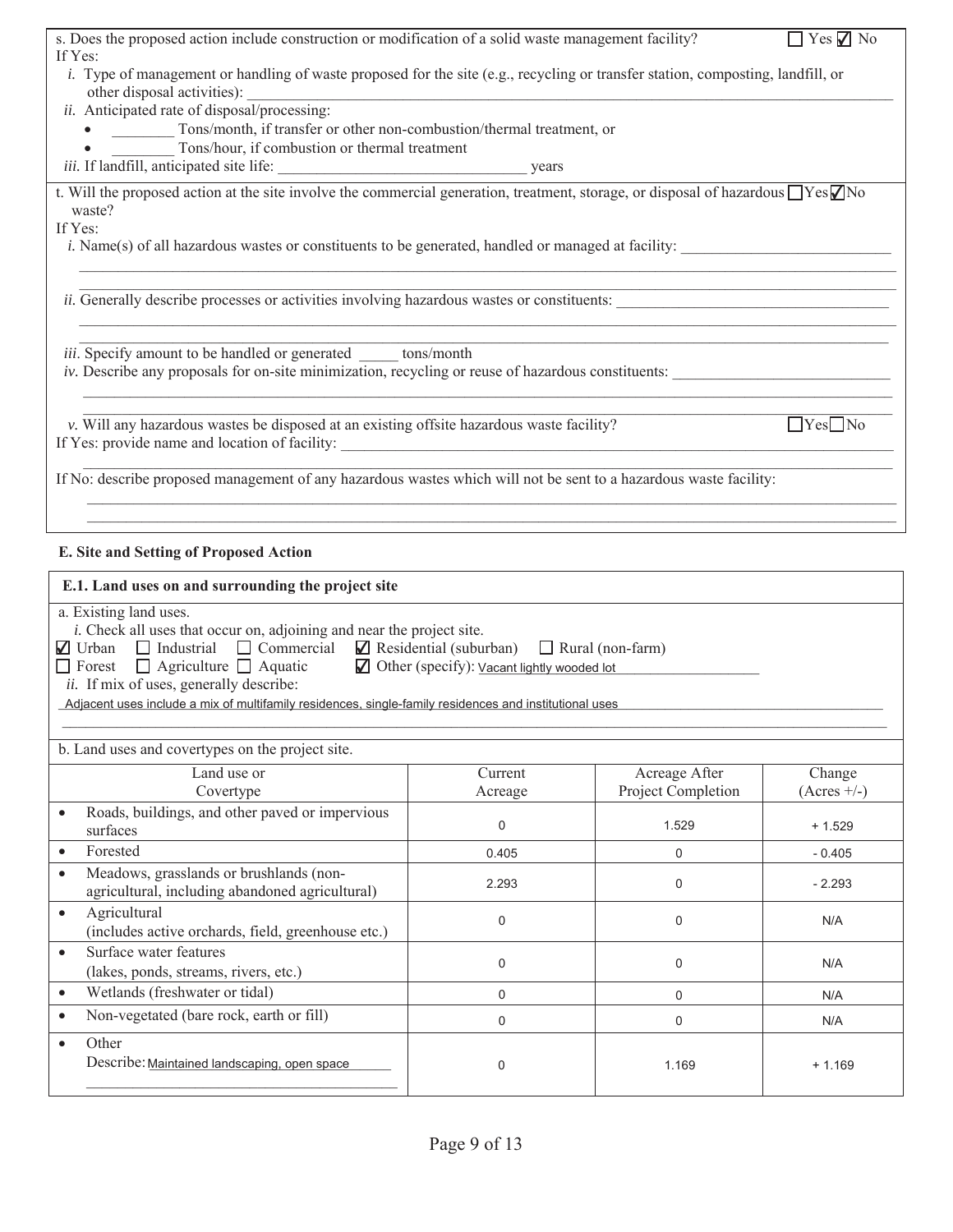| c. Is the project site presently used by members of the community for public recreation?<br><i>i</i> . If Yes: explain:                                                                                                                                                                                                                                                                       | $\Box$ Yes $\Box$ No    |
|-----------------------------------------------------------------------------------------------------------------------------------------------------------------------------------------------------------------------------------------------------------------------------------------------------------------------------------------------------------------------------------------------|-------------------------|
| d. Are there any facilities serving children, the elderly, people with disabilities (e.g., schools, hospitals, licensed<br>day care centers, or group homes) within 1500 feet of the project site?<br>If Yes,<br><i>i</i> . Identify Facilities:<br>Chabad Lubavitch of Ulster County - abutting property                                                                                     | $\sqrt{Y}$ es $\Box$ No |
| Harry L. Edson Elementary School - 1,000 feet away northeast of Lucas Avenue located on Merilina Avenue                                                                                                                                                                                                                                                                                       |                         |
| e. Does the project site contain an existing dam?<br>If Yes:<br><i>i</i> . Dimensions of the dam and impoundment:<br>Dam height:<br>feet<br>Dam length:<br>feet<br><u> 1990 - Johann Barbara, martin a</u><br>Surface area:<br>acres<br>Volume impounded:<br>gallons OR acre-feet<br>ii. Dam's existing hazard classification:<br>iii. Provide date and summarize results of last inspection: | $\Box$ Yes $\nabla$ No  |
|                                                                                                                                                                                                                                                                                                                                                                                               |                         |
| f. Has the project site ever been used as a municipal, commercial or industrial solid waste management facility,<br>or does the project site adjoin property which is now, or was at one time, used as a solid waste management facility?<br>If Yes:                                                                                                                                          | $\Box$ Yes $\nabla$ No  |
| <i>i</i> . Has the facility been formally closed?<br>If yes, cite sources/documentation:                                                                                                                                                                                                                                                                                                      | $\Box$ Yes $\Box$ No    |
| ii. Describe the location of the project site relative to the boundaries of the solid waste management facility:                                                                                                                                                                                                                                                                              |                         |
| iii. Describe any development constraints due to the prior solid waste activities:                                                                                                                                                                                                                                                                                                            |                         |
| g. Have hazardous wastes been generated, treated and/or disposed of at the site, or does the project site adjoin<br>property which is now or was at one time used to commercially treat, store and/or dispose of hazardous waste?<br>If Yes:<br><i>i.</i> Describe waste(s) handled and waste management activities, including approximate time when activities occurred:                     | $\Box$ Yes $\nabla$ No  |
|                                                                                                                                                                                                                                                                                                                                                                                               |                         |
|                                                                                                                                                                                                                                                                                                                                                                                               |                         |
| h. Potential contamination history. Has there been a reported spill at the proposed project site, or have any<br>remedial actions been conducted at or adjacent to the proposed site?                                                                                                                                                                                                         | $\Box$ Yes $\Box$ No    |
| If Yes:<br>i. Is any portion of the site listed on the NYSDEC Spills Incidents database or Environmental Site<br>Remediation database? Check all that apply:<br>$\Box$ Yes - Spills Incidents database<br>Provide DEC ID number(s):<br>$\Box$ Yes – Environmental Site Remediation database<br>Provide DEC ID number(s):                                                                      | $\Box$ Yes $\Box$ No    |
| □ Neither database                                                                                                                                                                                                                                                                                                                                                                            |                         |
| ii. If site has been subject of RCRA corrective activities, describe control measures:                                                                                                                                                                                                                                                                                                        |                         |
| iii. Is the project within 2000 feet of any site in the NYSDEC Environmental Site Remediation database?<br>If yes, provide DEC ID number(s):<br><u> 1989 - Johann Barn, fransk politik (f. 1989)</u>                                                                                                                                                                                          | $\Box$ Yes $\Box$ No    |
| iv. If yes to (i), (ii) or (iii) above, describe current status of site(s):                                                                                                                                                                                                                                                                                                                   |                         |
| ,我们也不能在这里的时候,我们也不能在这里的时候,我们也不能会在这里的时候,我们也不能会在这里的时候,我们也不能会在这里的时候,我们也不能会在这里的时候,我们也不                                                                                                                                                                                                                                                                                                             |                         |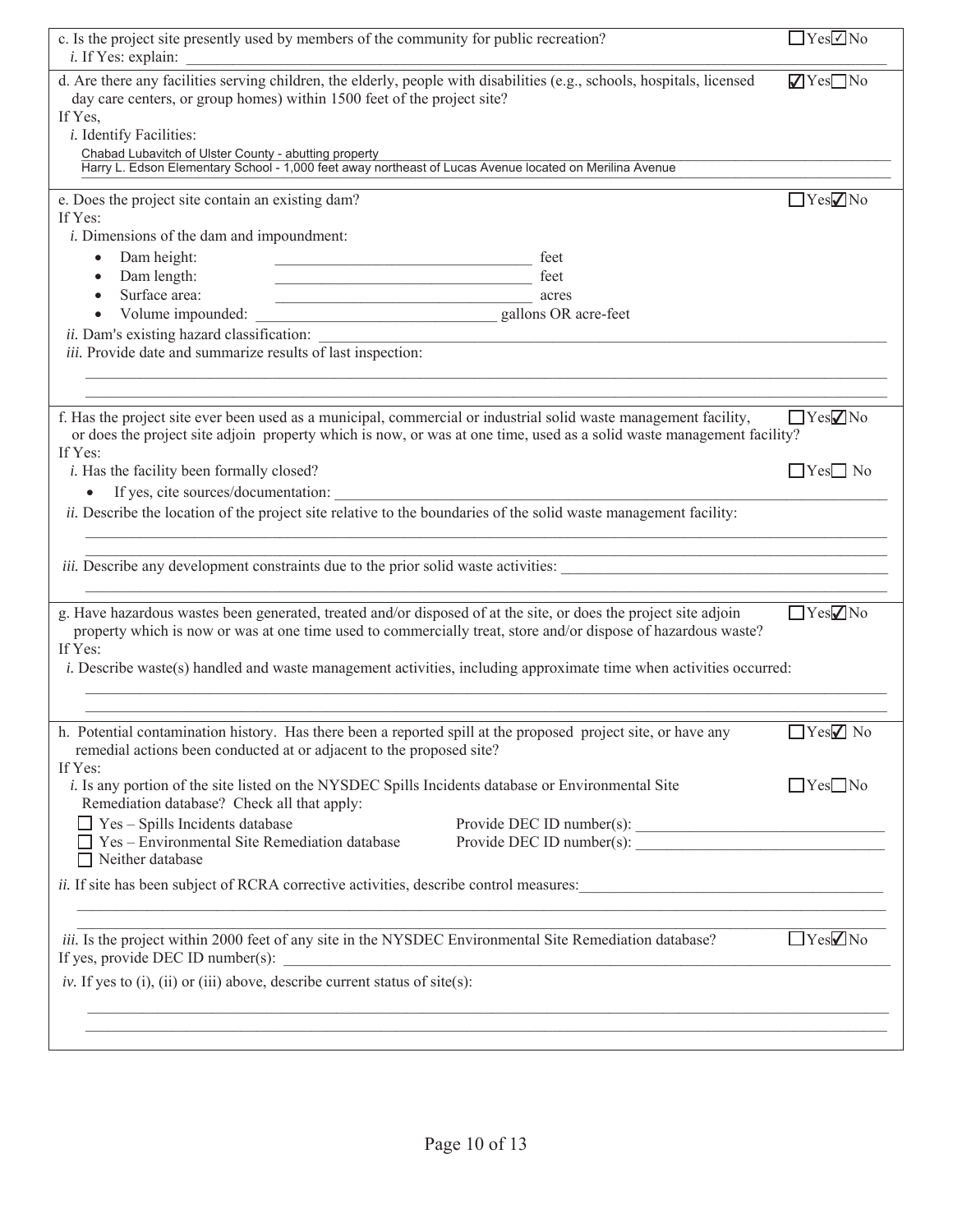| v. Is the project site subject to an institutional control limiting property uses?                                                                                           | $\Box$ Yes $\nabla$ No                    |
|------------------------------------------------------------------------------------------------------------------------------------------------------------------------------|-------------------------------------------|
| If yes, DEC site ID number:<br>$\bullet$<br>Describe the type of institutional control (e.g., deed restriction or easement):<br>$\bullet$                                    |                                           |
| $\bullet$                                                                                                                                                                    |                                           |
| $\bullet$                                                                                                                                                                    |                                           |
| Will the project affect the institutional or engineering controls in place?<br>$\bullet$<br>$\bullet$                                                                        | $Yes$ No                                  |
| Explain:                                                                                                                                                                     |                                           |
|                                                                                                                                                                              |                                           |
| E.2. Natural Resources On or Near Project Site                                                                                                                               |                                           |
| 0 to 5 feet Subsurface rock was not encountered<br>a. What is the average depth to bedrock on the project site?                                                              | during site visit - see Project Narrative |
| b. Are there bedrock outcroppings on the project site?                                                                                                                       | $\Box$ Yes $\nabla$ No                    |
| If Yes, what proportion of the site is comprised of bedrock outcroppings?<br>$\frac{0}{0}$                                                                                   |                                           |
| c. Predominant soil type(s) present on project site:<br>100 $\frac{9}{6}$<br>Plainfield Rock Outcrop Complex (PrC)                                                           |                                           |
| $\frac{0}{0}$<br>$\frac{0}{0}$                                                                                                                                               |                                           |
|                                                                                                                                                                              |                                           |
| d. What is the average depth to the water table on the project site? Average: 0 to 5 feet                                                                                    |                                           |
| e. Drainage status of project site soils: Vell Drained:<br>100 $\%$ of site<br>Moderately Well Drained:<br>$\frac{9}{6}$ of site                                             |                                           |
| $\frac{9}{6}$ of site<br>Poorly Drained                                                                                                                                      |                                           |
| f. Approximate proportion of proposed action site with slopes: $\Box$ 0-10%:<br>99 % of site                                                                                 |                                           |
| $10-15\%$ :<br>1 % of site                                                                                                                                                   |                                           |
| $\Box$ 15% or greater:<br>% of site                                                                                                                                          |                                           |
| g. Are there any unique geologic features on the project site?<br>If Yes, describe:                                                                                          | $\Box$ Yes $\nabla$ No                    |
|                                                                                                                                                                              |                                           |
| h. Surface water features.                                                                                                                                                   |                                           |
| <i>i.</i> Does any portion of the project site contain wetlands or other waterbodies (including streams, rivers,                                                             | $\Box$ Yes $\nabla$ No                    |
| ponds or lakes)?                                                                                                                                                             |                                           |
| ii. Do any wetlands or other waterbodies adjoin the project site?                                                                                                            | YesZNo                                    |
| If Yes to either $i$ or $ii$ , continue. If No, skip to E.2.i.<br>iii. Are any of the wetlands or waterbodies within or adjoining the project site regulated by any federal, | $\Box$ Yes $\nabla$ No                    |
| state or local agency?                                                                                                                                                       |                                           |
| iv. For each identified regulated wetland and waterbody on the project site, provide the following information:<br>Streams:<br>$\bullet$                                     |                                           |
| $\bullet$<br>Lakes or Ponds: Name<br>Wetlands: Name<br>Wetlands: Name<br>The Theory of The Classification<br>Approximate Size                                                |                                           |
| Wetlands:<br>$\bullet$<br>$\bullet$                                                                                                                                          |                                           |
| v. Are any of the above water bodies listed in the most recent compilation of NYS water quality-impaired                                                                     | $\Box$ Yes $\nabla$ No                    |
| waterbodies?                                                                                                                                                                 |                                           |
| If yes, name of impaired water body/bodies and basis for listing as impaired:                                                                                                |                                           |
| i. Is the project site in a designated Floodway?                                                                                                                             | YesVNo                                    |
| j. Is the project site in the 100-year Floodplain?                                                                                                                           | $YesV$ No                                 |
| k. Is the project site in the 500-year Floodplain?                                                                                                                           | $\Box$ Yes $\nabla$ No                    |
| 1. Is the project site located over, or immediately adjoining, a primary, principal or sole source aquifer?                                                                  | $\Box$ Yes $\nabla$ No                    |
| If Yes:                                                                                                                                                                      |                                           |
| i. Name of aquifer:                                                                                                                                                          |                                           |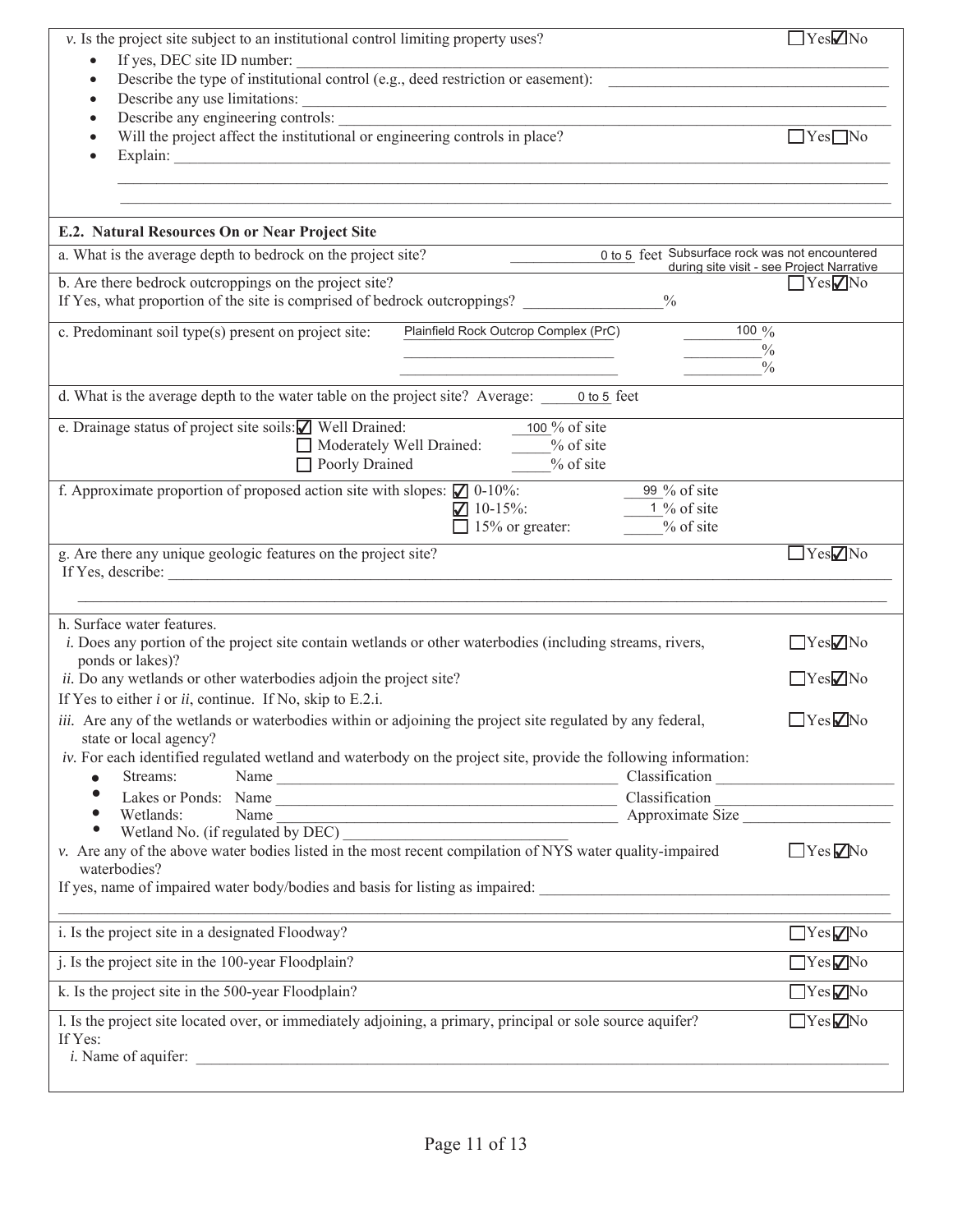| m. Identify the predominant wildlife species that occupy or use the project site:<br>white-tailed deer, woodchuck                                                                                                                                                                             |                                                        |                                                                                                                                                                                                                                                                                     |                          |
|-----------------------------------------------------------------------------------------------------------------------------------------------------------------------------------------------------------------------------------------------------------------------------------------------|--------------------------------------------------------|-------------------------------------------------------------------------------------------------------------------------------------------------------------------------------------------------------------------------------------------------------------------------------------|--------------------------|
| gray squirrel, eastern chipmunk                                                                                                                                                                                                                                                               | American crow, morning dove<br>gray catbird, blue bird |                                                                                                                                                                                                                                                                                     |                          |
| skunk, possum                                                                                                                                                                                                                                                                                 | Carolina wren, white-breasted nuthatch                 |                                                                                                                                                                                                                                                                                     |                          |
| n. Does the project site contain a designated significant natural community?<br>If Yes:                                                                                                                                                                                                       |                                                        | <i>i.</i> Describe the habitat/community (composition, function, and basis for designation):                                                                                                                                                                                        | $\Box$ Yes $\nabla$ No   |
| $ii. Source(s)$ of description or evaluation:<br>iii. Extent of community/habitat:<br>Currently:<br>$\bullet$<br>Following completion of project as proposed:<br>$\bullet$<br>Gain or loss (indicate $+$ or $-$ ):<br>$\bullet$<br>If Yes:<br>Northern Long-eared Bat - See Project Narrative |                                                        | acres<br>acres<br>acres<br>o. Does project site contain any species of plant or animal that is listed by the federal government or NYS as<br>endangered or threatened, or does it contain any areas identified as habitat for an endangered or threatened species?                  | $\sqrt{Y}$ Yes $\Box$ No |
| special concern?<br>If Yes:<br><i>i</i> . Species and listing:                                                                                                                                                                                                                                |                                                        | p. Does the project site contain any species of plant or animal that is listed by NYS as rare, or as a species of                                                                                                                                                                   | $\Box$ Yes $\nabla$ No   |
| q. Is the project site or adjoining area currently used for hunting, trapping, fishing or shell fishing?                                                                                                                                                                                      |                                                        |                                                                                                                                                                                                                                                                                     | YesVNo                   |
| E.3. Designated Public Resources On or Near Project Site                                                                                                                                                                                                                                      |                                                        |                                                                                                                                                                                                                                                                                     |                          |
| a. Is the project site, or any portion of it, located in a designated agricultural district certified pursuant to<br>Agriculture and Markets Law, Article 25-AA, Section 303 and 304?                                                                                                         |                                                        | If Yes, provide county plus district name/number:                                                                                                                                                                                                                                   | YesVNo                   |
| b. Are agricultural lands consisting of highly productive soils present?<br><i>ii.</i> Source(s) of soil rating(s): $\qquad \qquad$                                                                                                                                                           |                                                        |                                                                                                                                                                                                                                                                                     | $\Box$ Yes $\nabla$ No   |
| c. Does the project site contain all or part of, or is it substantially contiguous to, a registered National<br>Natural Landmark?<br>If Yes:<br><i>i</i> . Nature of the natural landmark:                                                                                                    |                                                        | □ Biological Community □ Geological Feature<br>ii. Provide brief description of landmark, including values behind designation and approximate size/extent:<br><u> 1989 - Johann Stoff, amerikan bestein besteht aus dem Berlingen aus dem Berlingen aus dem Berlingen aus dem B</u> | YesVNo                   |
| d. Is the project site located in or does it adjoin a state listed Critical Environmental Area?<br>If Yes:                                                                                                                                                                                    |                                                        | $i.$ CEA name: $\frac{1}{i}$ CEA name:                                                                                                                                                                                                                                              | YesVNo                   |
|                                                                                                                                                                                                                                                                                               |                                                        |                                                                                                                                                                                                                                                                                     |                          |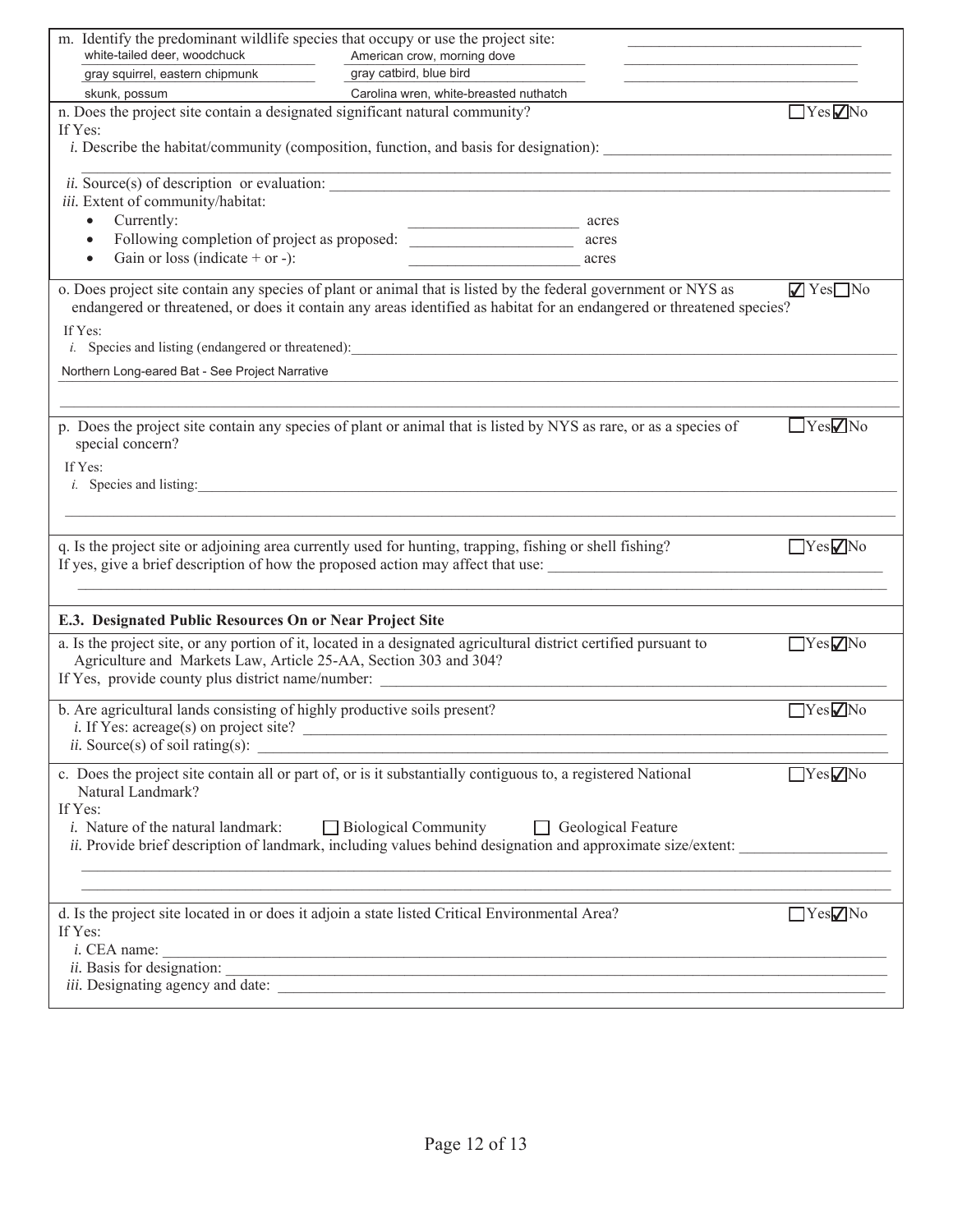| e. Does the project site contain, or is it substantially contiguous to, a building, archaeological site, or district<br>which is listed on the National or State Register of Historic Places, or that has been determined by the Commissioner of the NYS<br>Office of Parks, Recreation and Historic Preservation to be eligible for listing on the State Register of Historic Places?<br>If Yes:<br><i>i</i> . Nature of historic/archaeological resource: $\Box$ Archaeological Site<br>$\Box$ Historic Building or District<br><i>ii</i> . Name:<br>iii. Brief description of attributes on which listing is based: | $\Box$ Yes $\Box$ No                           |
|------------------------------------------------------------------------------------------------------------------------------------------------------------------------------------------------------------------------------------------------------------------------------------------------------------------------------------------------------------------------------------------------------------------------------------------------------------------------------------------------------------------------------------------------------------------------------------------------------------------------|------------------------------------------------|
| f. Is the project site, or any portion of it, located in or adjacent to an area designated as sensitive for<br>archaeological sites on the NY State Historic Preservation Office (SHPO) archaeological site inventory?                                                                                                                                                                                                                                                                                                                                                                                                 | $\Box$ Yes $\negthinspace ZNo$                 |
| g. Have additional archaeological or historic site(s) or resources been identified on the project site?<br>If Yes:<br>ii. Basis for identification:                                                                                                                                                                                                                                                                                                                                                                                                                                                                    | $\Box$ Yes $\nabla$ No                         |
| h. Is the project site within fives miles of any officially designated and publicly accessible federal, state, or local<br>scenic or aesthetic resource?<br>If Yes:<br><i>i</i> . Identify resource:<br>ii. Nature of, or basis for, designation (e.g., established highway overlook, state or local park, state historic trail or scenic byway,<br>$etc.$ ):                                                                                                                                                                                                                                                          | $\Box$ Yes $\nabla$ No                         |
| miles.                                                                                                                                                                                                                                                                                                                                                                                                                                                                                                                                                                                                                 |                                                |
| i. Is the project site located within a designated river corridor under the Wild, Scenic and Recreational Rivers<br>Program 6 NYCRR 666?<br>If Yes:<br><i>i</i> . Identify the name of the river and its designation:<br>ii. Is the activity consistent with development restrictions contained in 6NYCRR Part 666?                                                                                                                                                                                                                                                                                                    | $\Box$ Yes $\nabla$ No<br>$\Box$ Yes $\Box$ No |
|                                                                                                                                                                                                                                                                                                                                                                                                                                                                                                                                                                                                                        |                                                |

### **F. Additional Information**

Attach any additional information which may be needed to clarify your project.

If you have identified any adverse impacts which could be associated with your proposal, please describe those impacts plus any measures which you propose to avoid or minimize them.

### **G. Verification**

I certify that the information provided is true to the best of my knowledge.

| Applicant/Sponsor Name SSLI Holdings, LLC | Date 03/11/2021 |
|-------------------------------------------|-----------------|
|                                           |                 |

Signature Luke Interrante

Title Owner / Applicant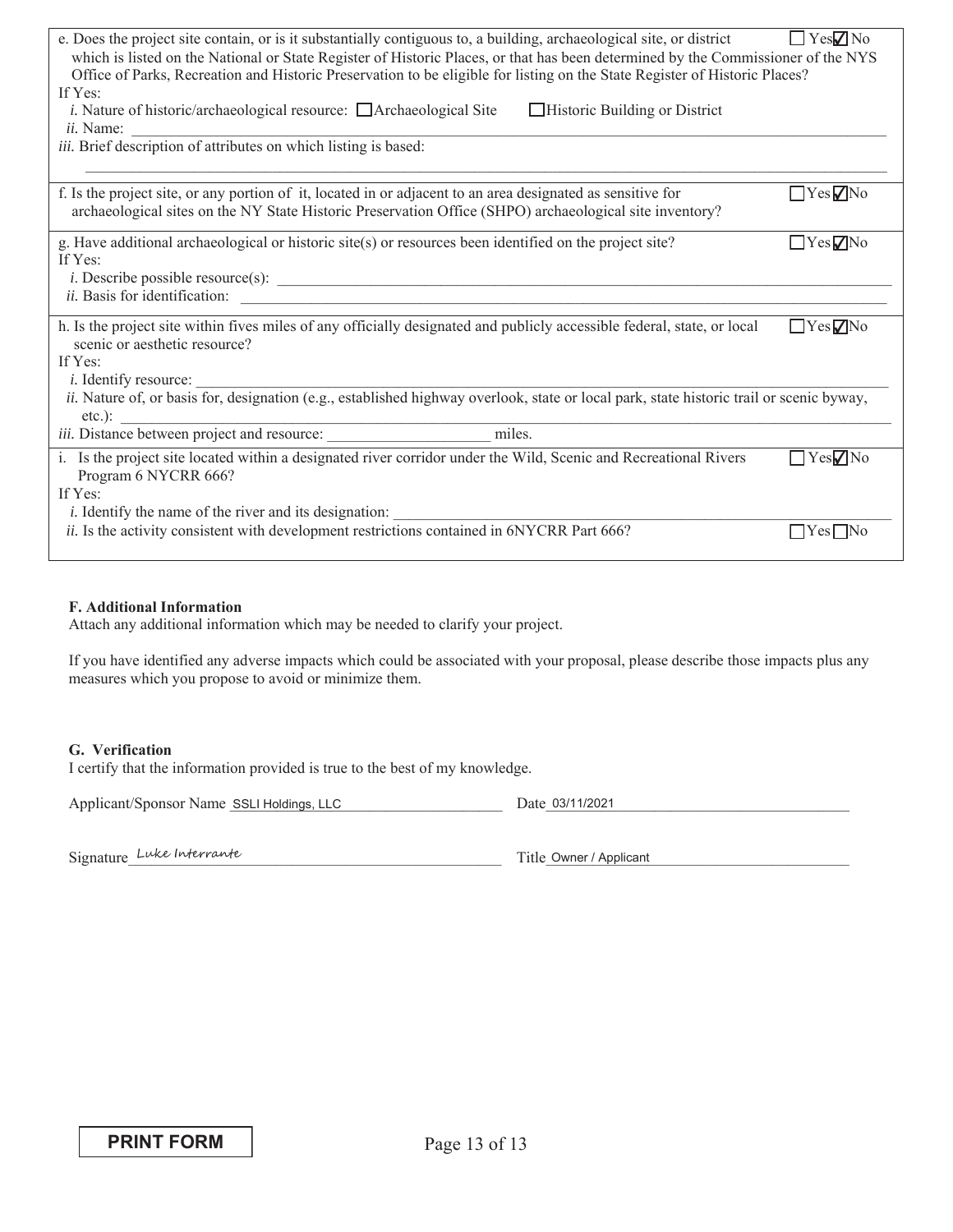| 56.88-3-1.948.329-1-6<br>56.89-1-1<br>56.88-126<br>56.88-2-61<br>$56.88 - 3 - 1$<br>$56.89 - 1 - 13$<br>$85688 - 3 - 28$<br>$56.88 - 1.7$<br>56.88-2-1856.88-2-9<br>56.89-1-6456.89-1-10<br>$56.88 - 3 - 29$<br>$56:89 - 1 - 4$<br>$56:88-149$<br>56.89-1-956.89-1-2<br>$56.88 - 2 - 16$<br>$56.88 - 211$<br>5689-1-3<br>56.88-5-1656.88-5-149<br>$n!56!89-1-4$<br>56.88-5-5 56.88-5-3456.88-2-1456.88-2-12 56.88-4-11<br>$56.89 - 1 - 40$<br>$56.89 - 1 - 1$<br>56.88-5-43                                                           | <b>Disclaimer:</b> The EAF Mapper is a screening tool intended to assist<br>project sponsors and reviewing agencies in preparing an environmental<br>assessment form (EAF). Not all questions asked in the EAF are<br>answered by the EAF Mapper. Additional information on any EAF<br>question can be obtained by consulting the EAF Workbooks. Although<br>the EAF Mapper provides the most up-to-date digital data available to<br>DEC, you may also need to contact local or other data sources in order<br>to obtain data not provided by the Mapper. Digital data is not a<br>substitute for agency determinations. |
|---------------------------------------------------------------------------------------------------------------------------------------------------------------------------------------------------------------------------------------------------------------------------------------------------------------------------------------------------------------------------------------------------------------------------------------------------------------------------------------------------------------------------------------|---------------------------------------------------------------------------------------------------------------------------------------------------------------------------------------------------------------------------------------------------------------------------------------------------------------------------------------------------------------------------------------------------------------------------------------------------------------------------------------------------------------------------------------------------------------------------------------------------------------------------|
| $588 - 4 - 8$<br>56,88-5-21<br>56:88-4-1056.88-4-11.20<br>56<br>56, 88-5-38<br>$56.88 - 4 - 9$<br>$56.89 - 165$<br>$56.88 - 5 - 27.1$<br>56.89-1-54<br>$56.88 - 4.$<br>City)<br>Kingston<br>9-1-5956-89-1-51<br>$56.88 - 4 - 1$<br>56.22-3-14<br>$5688 - 4$<br>$56.89 - 1 - 58$<br>5622-5-356.88-4-256.88-4<br>56.89-1-63<br>5692-6-19.110                                                                                                                                                                                            | Montreal<br>Ottawa<br>Mäin<br>Lake Huron<br>Toronto                                                                                                                                                                                                                                                                                                                                                                                                                                                                                                                                                                       |
| 56.22-4-156.22-5-256.22-5-4<br>$-62.56.89 - 2 - 48$<br>$6.22 - 6 - 16$<br>56.88-4-12<br>56.22-4-8 6.22-5-5<br>$56.89 - 1 - 61$<br>56.22-6-256.22-6-1<br>$56.22 - 6 - 18$<br>56.105-2-5<br>56.22-4-35.100<br>$56.22 - 6 - 17$<br>56.22-6-356.22-6-19.130<br>56 105-2-4<br>Ulster<br>56.22-5-856.22-6-4<br>$56.105 - 2256.105 - 23$<br>56.22-6-19.180<br>56.22-5-11.100<br>56.105-2-156.105-2-27.<br>56 22-5-95 6 22 -6-75 6 22 - 6-19 160<br>56!105-2-32<br>56.22-4-12.10056.22-4-35.21026<br>$56.22 - 6 - 19.170$<br>$56305 - 2 - 24$ | Bullalo o Rochester<br>spects<br>Albany<br>New York<br>Boston<br>Detroit<br>rovidence<br>Cleveland<br>New York<br>Pannsylvania<br>o Pittsburgh<br>Philadelphia<br>Columbus                                                                                                                                                                                                                                                                                                                                                                                                                                                |

Samin, USGS, Intermap INCREMENTP NBCan, Esi Japan, METI, Egi China-Hongkong, Esn EMENTP, NRCan, Esn Japan, METI, Esn China (Hong Kong), Esn<br>5 K9rea, Esti (Thailand), NGC 2105OpenStreetNap Kontributors, and the GIS45ER 8mm

| B.i.i [Coastal or Waterfront Area]                                                           | No                                                                                  |
|----------------------------------------------------------------------------------------------|-------------------------------------------------------------------------------------|
| B.i.ii [Local Waterfront Revitalization Area]                                                | Yes                                                                                 |
| C.2.b. [Special Planning District]                                                           | Digital mapping data are not available or are incomplete. Refer to EAF<br>Workbook. |
| E.1.h [DEC Spills or Remediation Site -<br>Potential Contamination History]                  | Digital mapping data are not available or are incomplete. Refer to EAF<br>Workbook. |
| E.1.h.i [DEC Spills or Remediation Site -<br>Listed]                                         | Digital mapping data are not available or are incomplete. Refer to EAF<br>Workbook. |
| E.1.h.i [DEC Spills or Remediation Site -<br><b>Environmental Site Remediation Databasel</b> | Digital mapping data are not available or are incomplete. Refer to EAF<br>Workbook. |
| E.1.h.iii [Within 2,000' of DEC Remediation<br>Site]                                         | <b>No</b>                                                                           |
| E.2.g [Unique Geologic Features]                                                             | <b>No</b>                                                                           |
| E.2.h.i [Surface Water Features]                                                             | No                                                                                  |
| E.2.h.ii [Surface Water Features]                                                            | No                                                                                  |
| E.2.h.iii [Surface Water Features]                                                           | <b>No</b>                                                                           |
| E.2.h.v [Impaired Water Bodies]                                                              | No                                                                                  |
| E.2.i. [Floodway]                                                                            | No                                                                                  |
| E.2.j. [100 Year Floodplain]                                                                 | <b>No</b>                                                                           |
| E.2.k. [500 Year Floodplain]                                                                 | No                                                                                  |
| E.2.I. [Aquifers]                                                                            | No.                                                                                 |
| E.2.n. [Natural Communities]                                                                 | <b>No</b>                                                                           |
| E.2.o. [Endangered or Threatened Species]                                                    | Yes                                                                                 |
| E.2.o. [Endangered or Threatened Species -<br>Name]                                          | Northern Long-eared Bat                                                             |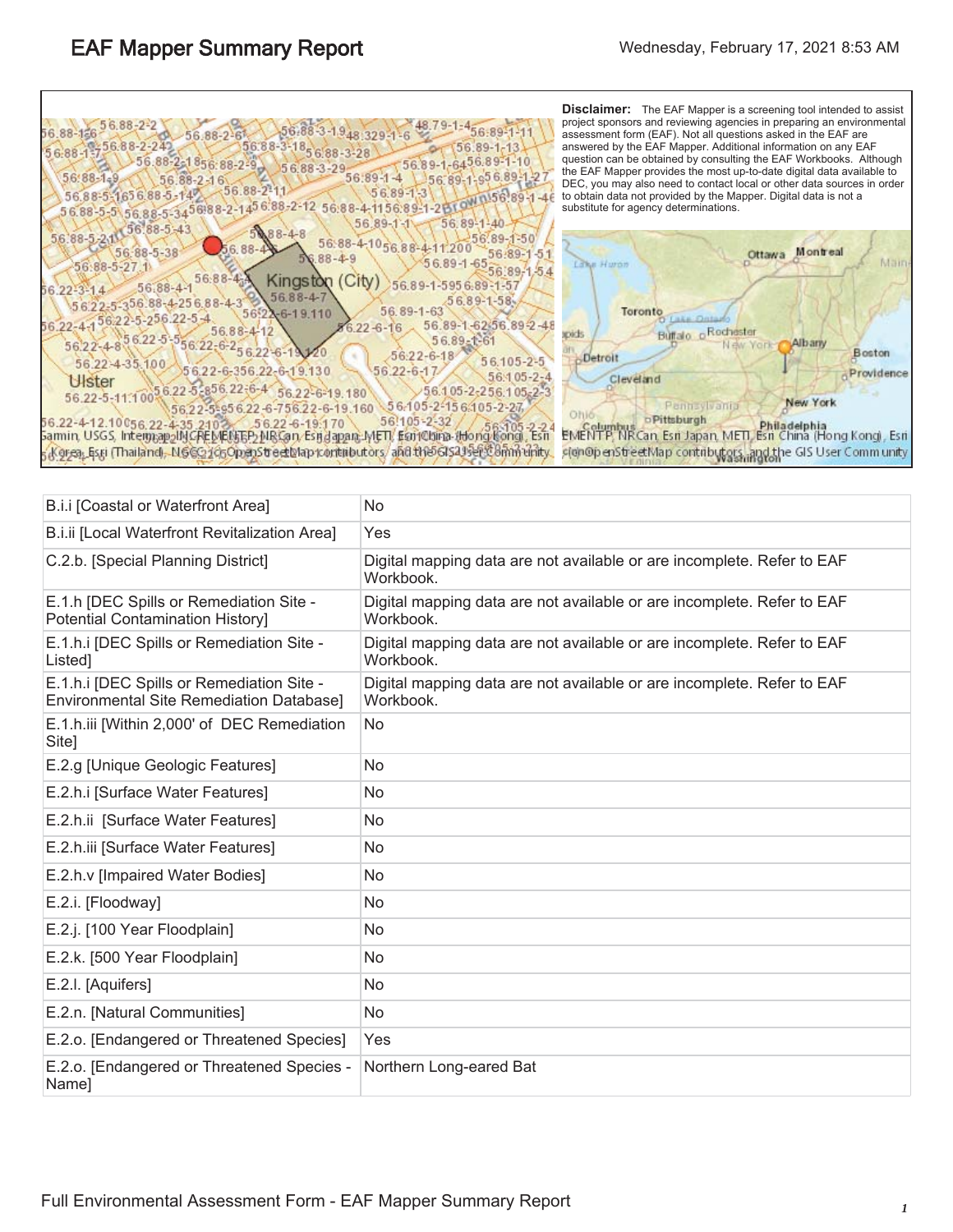| E.2.p. [Rare Plants or Animals]                                                   | No.                                                                                 |
|-----------------------------------------------------------------------------------|-------------------------------------------------------------------------------------|
| E.3.a. [Agricultural District]                                                    | No.                                                                                 |
| E.3.c. [National Natural Landmark]                                                | No.                                                                                 |
| E.3.d [Critical Environmental Area]                                               | No                                                                                  |
| E.3.e. [National or State Register of Historic<br>Places or State Eligible Sites] | Digital mapping data are not available or are incomplete. Refer to EAF<br>Workbook. |
| E.3.f. [Archeological Sites]                                                      | No.                                                                                 |
| E.3.i. [Designated River Corridor]                                                | No                                                                                  |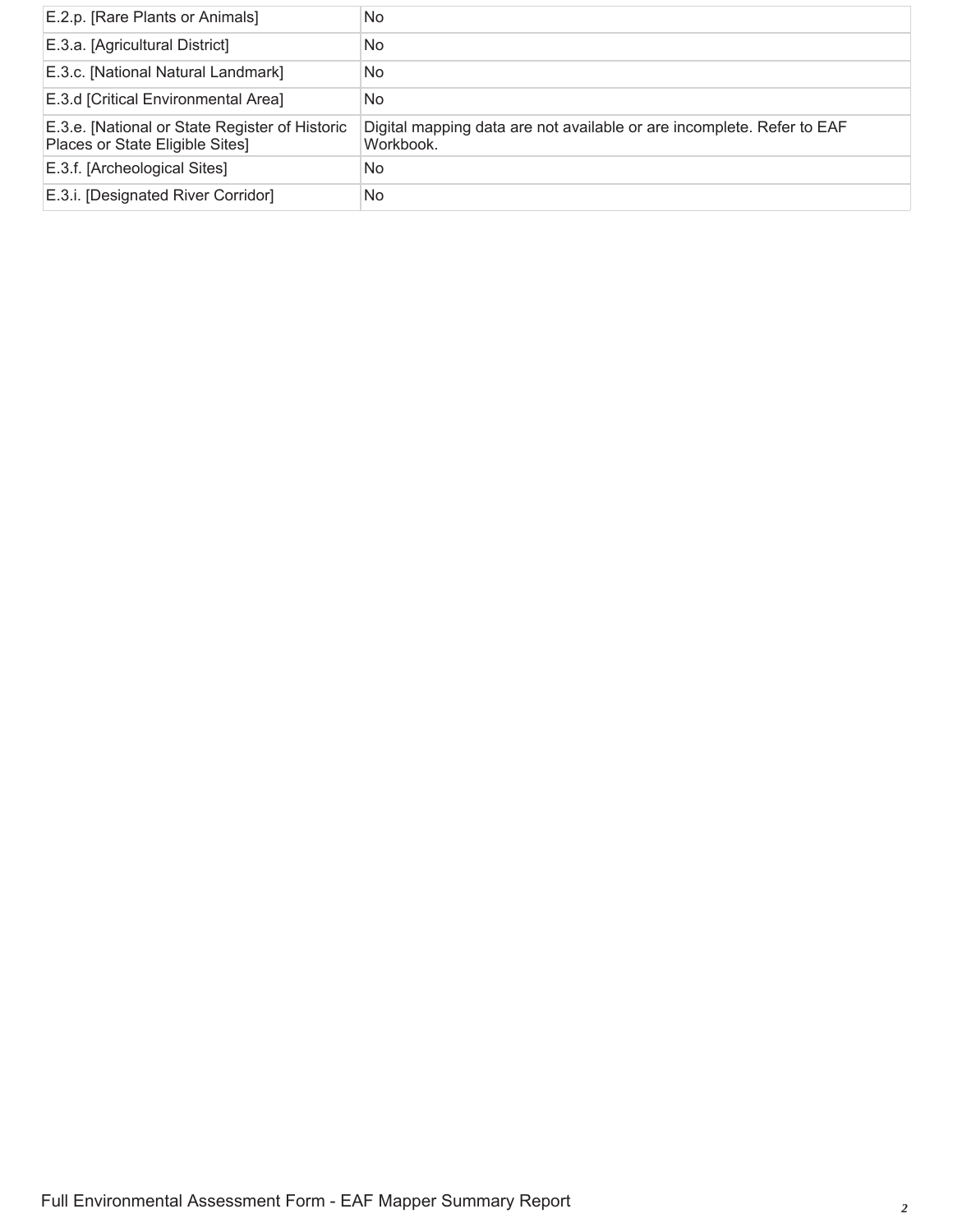# **PROJECT NARRATIVE**



*Ulster County Parcel Viewer – 2020*

# **Bluestone Commons**

**264 Lucas Avenue, Kingston, New York**

|            | <b>Owner</b> SSLI Holdings, LLC                |
|------------|------------------------------------------------|
|            | <b>Zoning R-4 Two-Story Multiple Residence</b> |
|            | Acreage 2.7 acres                              |
| <b>SBL</b> | 56.88-4-7                                      |

### **EXISTING CONDITIONS**

The project site consists of approximately 2.7 acres located on the easterly side of Bluestone Court (south of Lucas Avenue) in the City of Kingston, Ulster County, New York. Street frontage exists along both Lucas Avenue and Bluestone Court. The generally wooded, vacant property is located within a City of Kingston R-4 Two-Story Multiple Residence Zoning District and abuts similarly zoned and constructed apartments. According to the NYS OPRHP data base and resource mapper, the subject property is not sensitive for archaeological sites/resources, nor is it within an Agriculture



District. The property does not include any wetlands or watercourses resources.

A site investigation was conducted on September 29, 2020 by Matthew D. Rudikoff Associates, Inc., Environmental and Planning Consultant, Senior Biologist, Joseph T. Bridges, PhD. The purpose of the inspection was to determine if there were wetlands and/or watercourses (intermittent streams, perennial streams or drainage ditches) on the property and to conduct a brief survey of existing ecological communities and component plant and animal species. Prior to the field investigation, the following natural resource reference websites were reviewed:

- Ulster County Parcel Viewer <https://ulstercountyny.gov/maps/parcel-viewer/>
- USDA Web Soil Survey <https://websoilsurvey.sc.egov.usda.gov/App/WebSoilSurvey.aspx>
- NYSDEC Environmental Resources Mapper <https://gisservices.dec.ny.gov/gis/erm/>
- NYSDEC Nature Explorer City of Kingston <https://www.dec.ny.gov/natureexplorer/app/location/town/results.3>
- NYSDEC Nature Explorer Town of Kingston <https://www.dec.ny.gov/natureexplorer/app/location/town/results.5>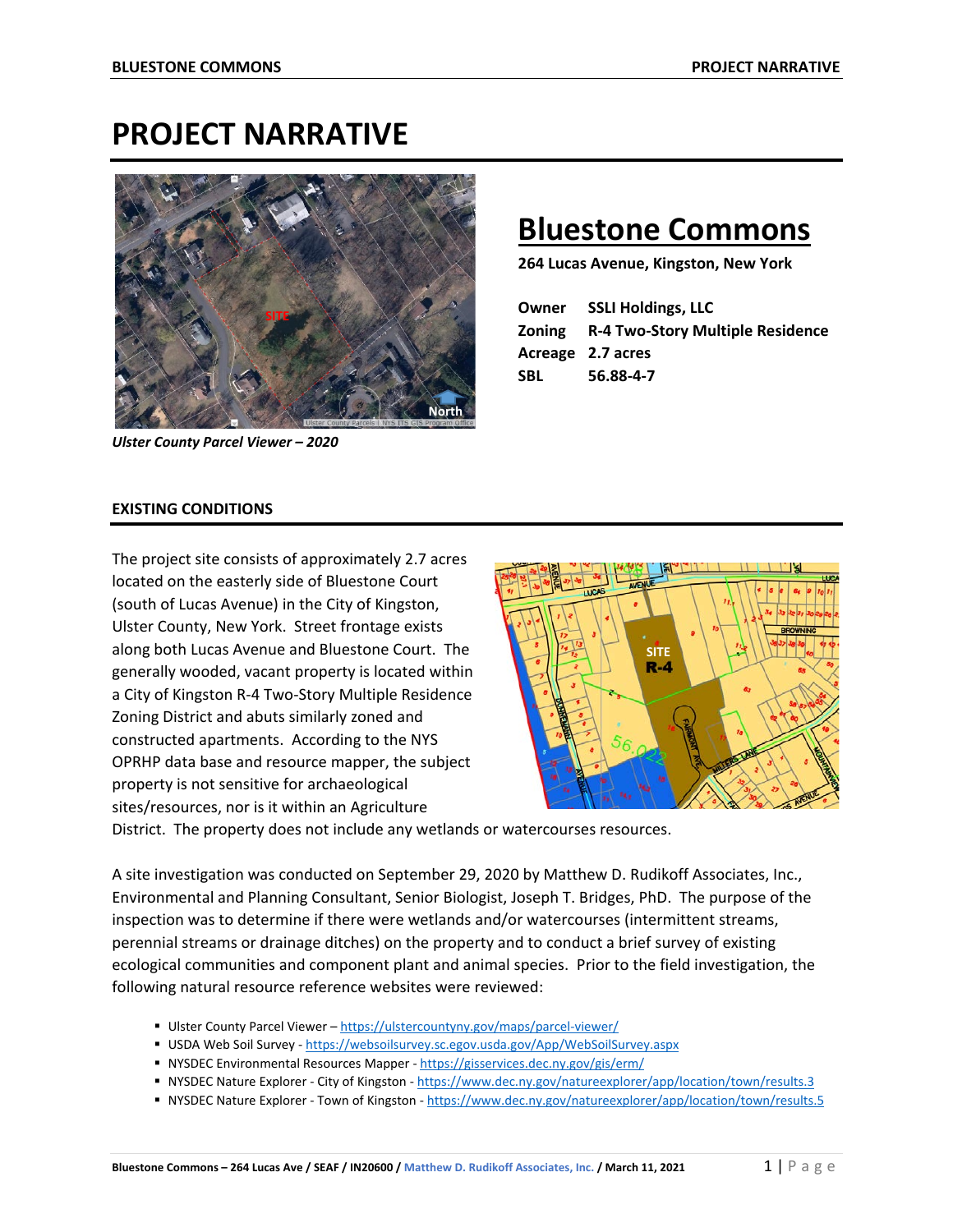**WETLANDS AND WATERCOURSES** – No wetlands or watercourses, including ditches, were found after a careful exploration of the property. Nor was there evidence of wetland (hydric) soils or a prevalence of wetland plant species (hydrophytic vegetation) found on the site.The nearest NYSDEC-regulated wetland is located approximately 0.65-miles southwest of the property, on the westerly side of the New York State Thruway. The nearest surface water body consisting of a mapped National Wetland Inventory wetland and perennial stream (a Class B stream) are located at Spring Lake, approximately 0.4 miles southwest of the property (*NYSDEC Environmental Resource Mapper, accessed October 8, 2020*).



**SITE VEGETATION AND FLORA** – Based upon review of aerial imagery of the property (*Ulster County Parcel Viewer, accessed October 8, 2020*) and the above noted September 29, 2020 site inspection, the subject property consists of a centrally located grassland surrounded by a fringe of largely deciduous woodland with a small conifer grove prominent at the south end of the parcel. The central grassland appears to be maintained as such by seasonal mowing. The only grasses that could be confidently identified at this season were Japanese stilt grass, orchard grass, deer tongue grass and foxtail grass. Several large trees (diameter-at-breast-height of 24-inches and greater) were found scattered around the woodland fringe of the property, but mostly near the north and south ends of the site. Species observed include silver maple, sugar maple, white oak, black walnut and white pine. The shrubs, honeysuckle, Japanese barberry, and multiflora rose, and the vines oriental bittersweet, Virginia creeper and grape were found on a number of trees throughout the woodland. Common herbaceous groundcover plants – mainly invasive species, included common periwinkle, common mugwort, garlic mustard, and white snakeroot. No State-listed rare, threatened or endangered plant species were found on the property. No significant natural communities were identified as occurring on the property by the NYSDEC Environmental Resource Mapper. Also, a list of rare plant species recorded on the NYSDEC Nature Explorer website (*accessed October 8, 2020*) for the City of Kingston listed only species closely associated with Hudson River and reported no rare plant species for the Town of Kingston.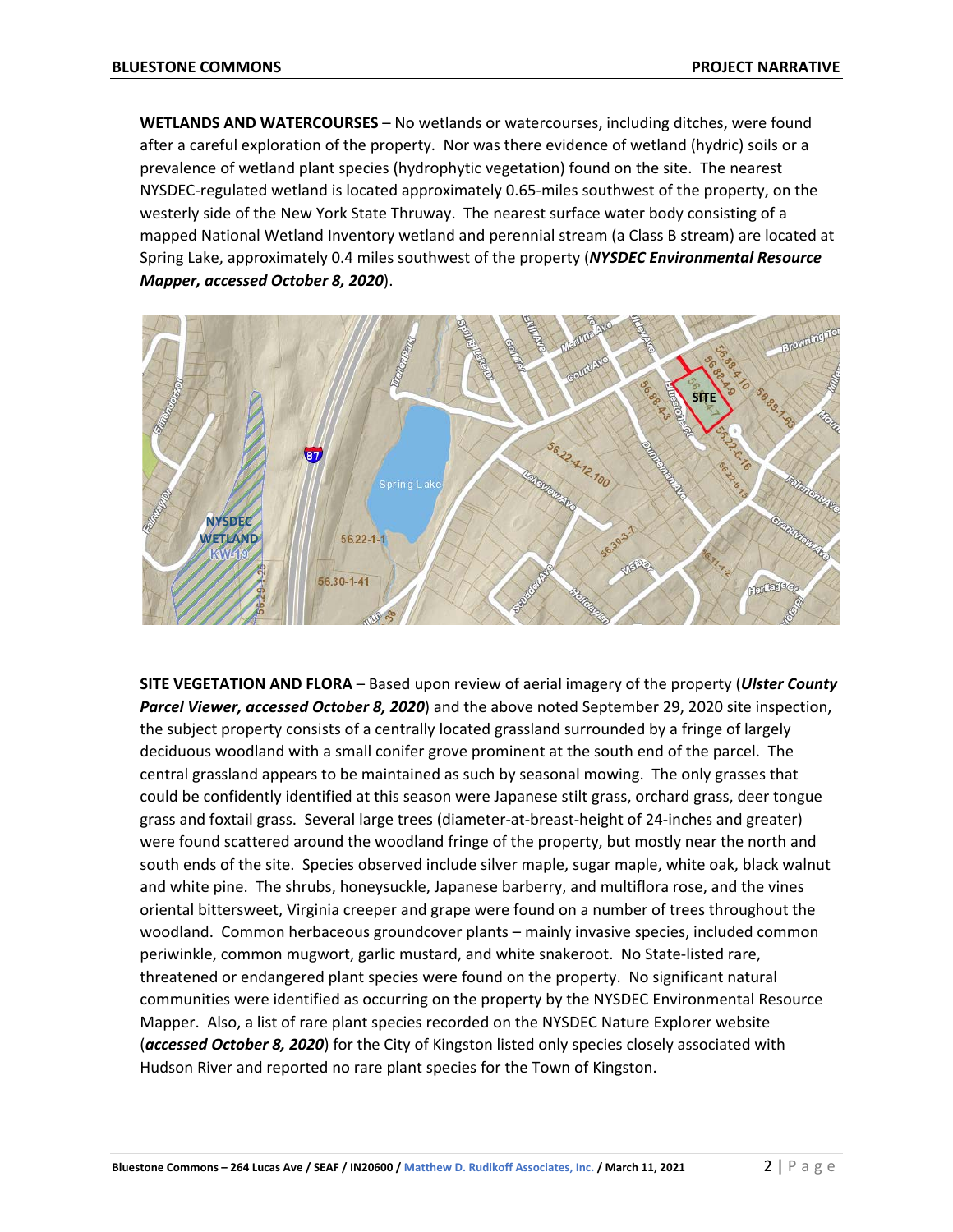| The following is a list of representative plant species identified on the property: |
|-------------------------------------------------------------------------------------|
|-------------------------------------------------------------------------------------|

| 264 LUCAS AVENUE, KINGSTON, ULSTER COUNTY, NEW YORK<br><b>REPRESENTATIVE PLANT SPECIES</b> |                                       |                                   |
|--------------------------------------------------------------------------------------------|---------------------------------------|-----------------------------------|
| <b>Flora Type</b>                                                                          | <b>Common Name</b>                    | <b>Scientific Name</b>            |
|                                                                                            | <b>Silver Maple</b>                   | Acer saccharinum                  |
|                                                                                            | <b>Sugar Maple</b>                    | Acer saccharum                    |
|                                                                                            | Norway Maple                          | Acer platanoides                  |
|                                                                                            | <b>Black Walnut</b>                   | Juglans nigra                     |
| <b>TREES - Deciduous</b>                                                                   | Eastern Cottonwood                    | Populus deltoides                 |
|                                                                                            | <b>Black Locusts</b>                  | Robinia pseudoacacia              |
|                                                                                            | White Oak                             | Quercus alba                      |
|                                                                                            | <b>Black Cherry</b>                   | Prunus serotina                   |
|                                                                                            | Catalpa                               | Catalpa sp.                       |
| <b>TREES - Conifers</b>                                                                    | <b>Eastern White Pine</b>             | Pinus strobus                     |
|                                                                                            | Oriental bittersweet                  | Celastrus orbiculatus             |
| <b>VINES</b>                                                                               | Virginia creeper                      | Parthenocissus quinquefolia       |
|                                                                                            | Grape                                 | Vitis sp.                         |
|                                                                                            | Honeysuckle                           | Lonicera sp.                      |
| <b>SHRUBS</b>                                                                              | Japanese barberry                     | Berberis thunbergii               |
|                                                                                            | Multiflora rose                       | Rosa multiflora                   |
|                                                                                            | Common periwinkle                     | Vinca minor                       |
|                                                                                            | Common mugwort                        | Artemisia vulgaris                |
|                                                                                            | White snakeroot                       | Ageratina altissima               |
|                                                                                            | Jumpseed                              | Polygonum virginianum             |
| <b>HERBS</b>                                                                               | Garlic mustard                        | Alliaria petiolata                |
|                                                                                            | Common pilewort                       | Erechtites hieraciifolius         |
|                                                                                            | Enchanter's nightshade                | Circaea canadensis                |
|                                                                                            | Cinquefoil<br>Wrinkled-leaf goldenrod | Potentilla sp.<br>Solidago rugosa |
|                                                                                            | Japanese stilt grass                  | Microstegium vimineum             |
|                                                                                            | Orchard grass                         | Dactylis glomerata                |
| <b>GRASSES and SEDGES</b>                                                                  | Deer-tongue grass                     | Dichanthelium clandestinum        |
|                                                                                            | Foxtail grass                         | Setaria sp.                       |
|                                                                                            | Yellow nutsedge                       | Cyperus esculentus                |
|                                                                                            | New York fern                         | Thelypteris noveboracensis        |
|                                                                                            | Sensitive fern                        | Onoclea sensibilis                |
| <b>FERNS</b>                                                                               | Christmas fern                        | Polystichum acrostichoides        |
|                                                                                            | Fancy fern                            | Dryopteris intermedia             |
|                                                                                            |                                       |                                   |

Based on site investigation conducted on September 29, 2020 by Matthew D. Rudikoff Associates, Inc., Environmental and Planning Consultant, Senior Biologist, Joseph T. Bridges, PhD.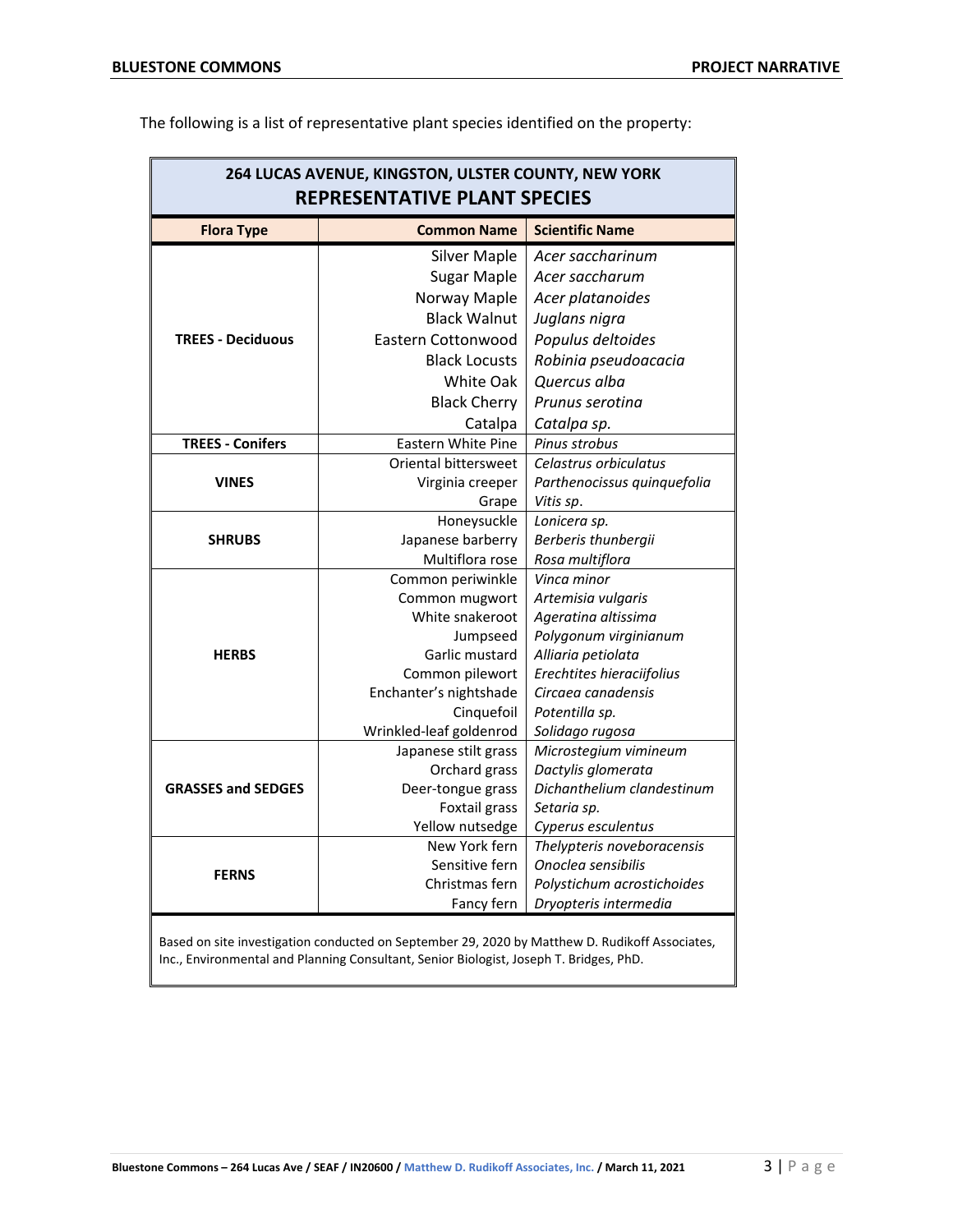**SITE FAUNA** – Animals seen, heard or otherwise detected on or near the property during the above noted September 29, 2020 site investigation included: white-tailed deer, gray squirrel, eastern chipmunk, woodchuck, gray catbird, Carolina wren, white-breasted nuthatch, blue jay, American crow, and mourning dove. A list of rare animal species recorded on the NYSDEC Nature Explorer website (*accessed October 8, 2020*) for the City of Kingston listed only species closely associated with Hudson River and reported no rare animal species for the Town of Kingston.

A review of the data available from the NYSDEC Environmental Resource Mapper indicates the property is located within a large area (several square miles) where bats listed as endangered or threatened have been recorded. The species referred to are likely Indiana bat (*Myotis sodalis*; endangered) and Northern long-eared bat (*Myotis septentrionalis*; threatened). These bats use large deciduous trees (usually 10-inches in diameter or larger) with flaky or partly detached bark and/or cavities as summer roosting and nursery areas for their young. Roosting trees are usually within a few hundred feet of a surface water source. Bats are documented to use numerous tree species for roosts, though large individuals of Shagbark Hickory, Black Locust and Sugar Maple are reported to be the most frequently used, as they have flaky and/or deeply furrowed bark and cavities that provide shelter for summer roosting and pup rearing. Shagbark Hickory, arguably the most frequently documented tree species used by these two rare bat species for summer roosting/pup rearing, was not observed on the property. Black Locust trees of the site appear too small (less than 10 inches dbh), while the site's Sugar Maples lack flaky or furrowed bark or trunk cavities that would attract bats during the summer. Only a few large Silver Maples on the property exhibit characteristics that might possibly attract bats for roosting purposes. However, the lack of a water source on or near the property greatly reduces the likelihood that bats would utilize trees on the lot for roosting. It is more likely that bats would utilize suitable trees closer to a water source such as in the area of Spring Lake located 0.4 mile southwest of the property. As such, impact to bats appears to be small to negligible.

**SOILS AND TOPOGRAPHY** – Soil samples cored to a depth of 16-inches with a Dutch soil auger disclosed an unmottled dark brown to yellow brown sandy loam consistent with soil features of Plainfield Rock Outcrop Complex soils (PrC) that have been mapped for the property and surrounding community (*USDA Web Soil Survey, accessed October 8, 2020*). Bedrock outcrops, reported to comprise 15% of the mapped soils unit, were not found. Bedrock in PrC soils is reported to occur at depths ranging from 0 – 60-inches. However, subsurface rock was not encountered during limited soil sampling. Generally, the site appears to be well drained and sloped gradually (primarily with a grade of less than 10 percent) to the easterly and northerly boundaries of the property.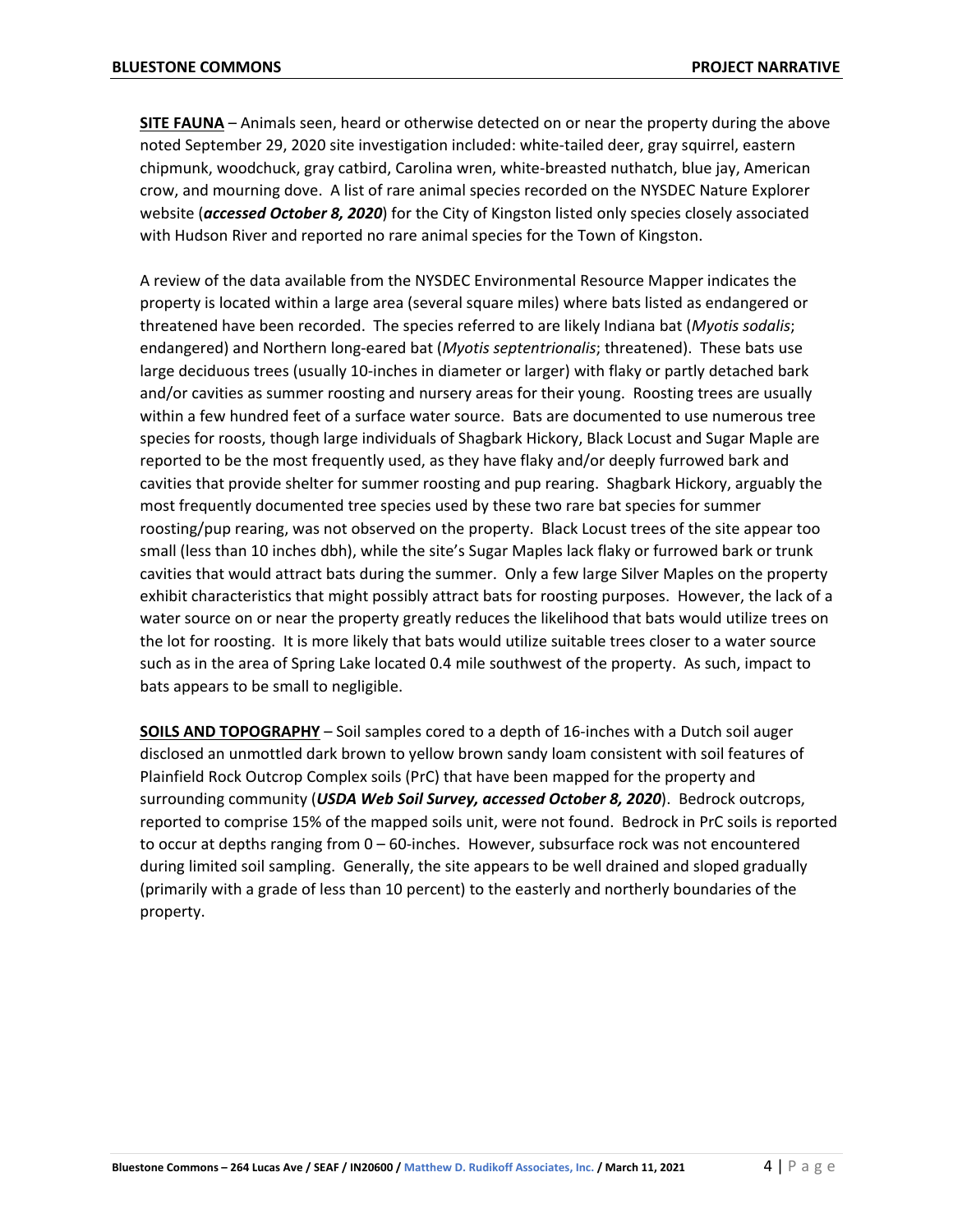#### **PROPOSED ACTION**

The proposed action consists of the new construction of a four (4) building, 47-unit residential multifamily dwelling apartment community and related site and utility improvements for property located on the easterly side of Bluestone Court in the City of Kingston pursuant to City of Kingston Zoning §405-13A(4) - Dwellings for Four of More Families. The site includes street frontage on both Lucas Avenue and Bluestone Court. Driveway access is proposed via Bluestone Court, while utility service mains are proposed to be extended underground via Lucas Avenue.

**USE** – The underlying City of Kingston R-4 Zoning District permits multiple dwellings subject to issuance of Planning Board Site Plan Approval. The site has been zoned R-4 since 1991, some 30 years ago. Property to the south is also zoned R-4 (existing Fairmount Estates Apartments multifamily development). The underlying R-4 Zoning classification predates the development of Bluestone Court and the residences fronting thereon.

**ACCESS** – The project site includes approximately 180 linear feet of street frontage along Bluestone Court, an improved public City street. Consistent with the direction of the City, project driveway access is proposed via Bluestone Court, which street is supported by an established stop signcontrolled intersection at Bluestone Court and Lucas Avenue. Access via Bluestone Court is a better and safer location for controlling traffic flow to and from Lucas Avenue than the project site's narrow strip of land extending to Lucas Avenue. The property frontage along Lucas Avenue is limited and presents sight line restrictions and conflicts. The existing Bluestone Court street intersection with Lucas Avenue is located only 150 feet to the west, noting there also is an existing private residence driveway in between. The strip area will serve as a maintained secondary emergency access, if needed, which is designed to support emergency vehicles including fire apparatus. This area will also serve as a pedestrian pathway to Lucas Avenue. Removable bollards, spilt railing fencing and low lighting have been incorporated to address Planning Board comments. The applicant has also committed to constructing a sidewalk along Bluestone Court upon the City's installation of sidewalks on Lucas Avenue leading to Bluestone Court.

The internal site driveway has been designed as a loop road in accordance with applicable requirements of the New York State Fire Code. The internal site driveway and parking areas meet zoning and engineering standards to permit full circulation within the site by tenants, maintenance, service, delivery, refuse collection and emergency vehicles.

**PROJECT TRAFFIC** – Projected traffic generation per the Institute of Traffic Engineering (ITE) data 10th Edition Trip Generation Model for low-rise apartment projects (ITE #221), using the most conservative ITE Trip Generating data (including total trips in and out during peak hours, as well as including incidental visitor and service vehicles), projects 0.46 trips per dwelling unit (or approximately 22 vehicle trips) in the PM Peak Hour and 0.36 trips per dwelling unit (or approximately 17 vehicle trips) in the AM Peak Hour. For the remainder of the day and night, the number of trips will be far less. *See separate project Traffic Impact Assessment for further details*.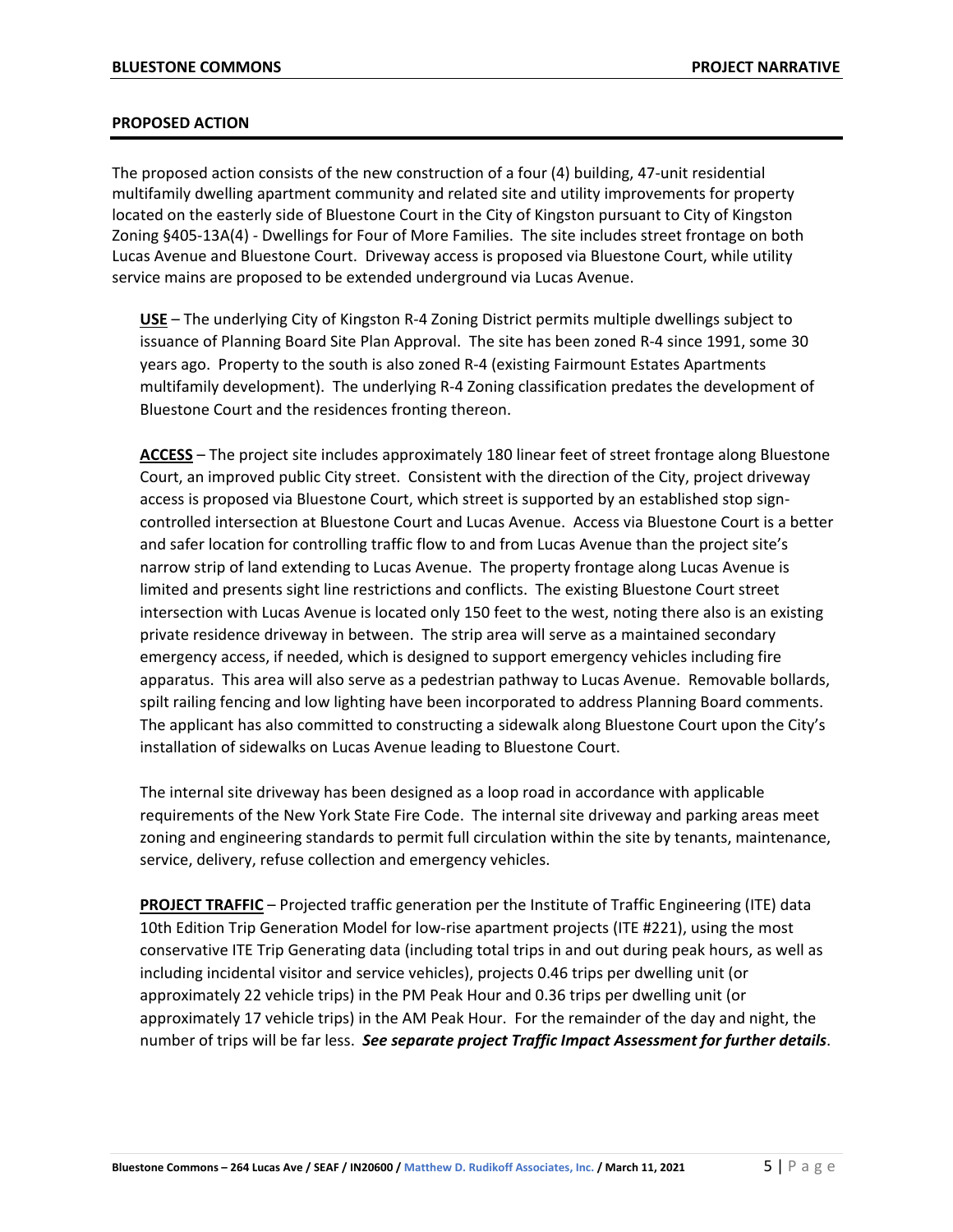**BUILDINGS** – The proposed 47 multifamily dwelling units will be housed in four (4) principal buildings. Each building will include 12 or fewer units each. The 2-story buildings will be sufficiently set back consistent with applicable zoning setback standards. The building design has been designed to be complimentary of the surrounding neighborhood, noting that the project architect also designed several of the homes on Bluestone Court. Four (4) units will be designated as "affordable units" and interspersed within the complex consistent with the recent City of Kingston Mayor's recent Executive Order regarding affordable housing. Four (4) units will be constructed to ADA Accessibility standards. Exterior building lighting will be provided in the form of entryway sconce fixtures at each exterior doorway. An exterior video surveillance system will also be utilized. The property will be managed by the owner through one of its existing property management firms, which has extensive history and experience managing large rental properties throughout Ulster County with a high concentration of units in the City of Kingston.

**PARKING** – Sufficient and zoning compliant off-street parking (*see below under Zoning Compliance of §405-34 Off-Street Parking for additional details*), also including fully compliant handicap accessible and visitor spaces, will be provided in the central core of the development property.

**UTILITIES** – The project will connect to existing City of Kingston public water supply and wastewater (sewer) utility infrastructure on Lucas Avenue. Electricity and communications services will be tapped from existing aboveground infrastructure on Lucas Avenue and then run underground onsite. If natural gas service is required, the applicant will work with Central Hudson Gas & Electric to determine which main on Lucas Avenue or Bluestone Court to tap. The project also will provide several onsite electric vehicle (EV) charging stations for resident use.

**DRAINAGE** – Comprehensive erosion and sedimentation control measures, as well as temporary drainage control measures will be installed and maintained during all construction activities. Post construction stormwater management controls will also be provided. During construction, a swale and temporary sediment trap will be located on the eastern (downgradient) side of the property. These structures will receive and infiltrate stormwater during construction. Permanent structures to be installed include a rain garden, vegetated swales, and underground infiltration structures. A key component of the stormwater management plan is a central rain garden within the parking lot. The rain garden will also serve as landscape feature in the parking lot, as well as an area of separation breaking up the extent of impervious surface within the site. The proposed stormwater management devices will cover approximately 0.64 acres and are sized to infiltrate stormwater up to, and including, the 100-year, 24-hour design storm*. See separate project Stormwater Pollution Prevention Plan (SWPPP) and Site Plans for further details*.

**LAND CONDITIONS** – The project site does not include any land types constrained or posing a hinderance for development. Qualified expert assessments of the property have been made and detailed above. As noted, the project site does not exhibit features affecting the land use or development of the property as proposed:

- No wetlands or watercourses
- No evidence of wetland (hydric) soils or prevalence of hydrophytic wetland plant species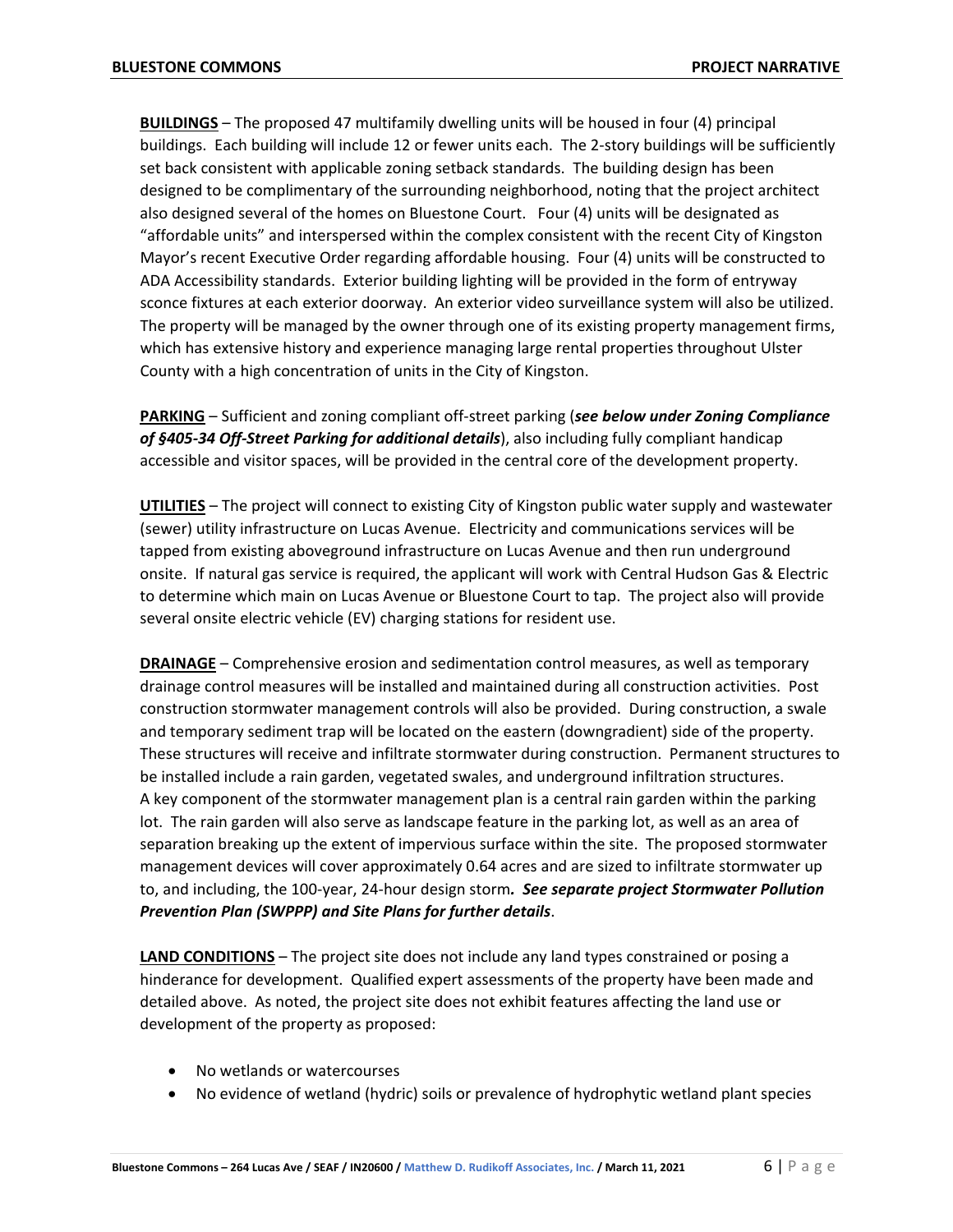- No floodplain
- No agricultural lands
- No State-listed rare, threatened or endangered plant species
- No significant natural communities
- Few trees suitable for threatened or endangered bat summer roosting habitat

**NORTHERN LONG-EARED BAT and TREE REMOVAL** – The EAF preparation from the NYSDEC website's EAF Mapper service self-populated a reference to "Northern Long-eared Bat" – note, this is from the NYSDEC Natural Heritage Program database records. This is a typical reference throughout much of the Hudson Valley. The Hudson Valley area is also similarly typically referenced for Indiana Bat. The subject site is not known to be within 0.25 miles of a hibernation site of either bat. There are no known records that the site is within 150 feet of a recorded roosting tree (i.e., where a northern long-eared bat or Indiana bat was specifically observed and identified) but the site is certainly within 150 feet of trees with exfoliating bark suitable for roosting (most every property with shade trees with exfoliating bark in the Hudson Valley are suitable – like those on neighboring lots). The site is not unique in this way and in fact has only a few such trees *as noted above under Site Fauna*. It is also of note however, just because one sees a bat flying in the area, does not mean it is a northern-long eared bat or Indiana bat – it is far more likely to be a big brown bat (*Eptesicus fuscus*) or a little brown bat (*Myotis lucifugus*), which were formerly common in the area before the advent of white-nose syndrome that eliminated about 90% of all regional cave-wintering bat species. However, the possibility that northern long-eared bat or Indiana bat may occur in the area cannot be fully dismissed. Hence, the precaution of only cutting trees during the November  $1 -$ March 31 period (when the bats are hibernating well away from the area) provides protection, avoids an incidental taking, and is consistent with NYSDEC and USF&WS guidance. Since tree removal is the primary impact to bats, the applicant proposes to conduct site tree clearing during the recommended guidance period noted above to avoid potential bat summer roosting.

**LANDSCAPING** – Existing large trees will be retained to extent possible and protected during construction. Site landscaping will provide screening and buffering, as well as visual and contextual enhancement to the site buildings and off-street parking improvements. Plantings are used in a central rain garden to soften the parking lot and aide in water absorption and stormwater quality treatment. An evergreen tree screen is proposed along Bluestone Court to buffer the residences to the west. Proposed plantings include more than eighty (80%) percent native species (no invasive species). One hundred (100%) percent of the rain garden plants are native species typically found in one or more of the spectrum of wetland types occurring in the Hudson Valley. All proposed plants are horticulturally hardy and typical to the site environment. The rain garden plant species were particularly selected for their hardiness and adaptability to a rain garden environment. Most of the proposed plant species throughout the site are flowering plants, which are wind and/or insect pollinated. Most of the proposed plants also produce multiple small flowers that provide a wide array of pollen sources to a diverse variety of inspect species, notable bees and wasps. The selected plantings do not require regular application of fertilizers, pesticides or herbicide treatments. If used, will be applied only as necessary in response to clear evidence of substantial fungal or insect damage. Any necessary application will be with EPA approved products applied in the minimum quantity necessary by qualified applicator personnel.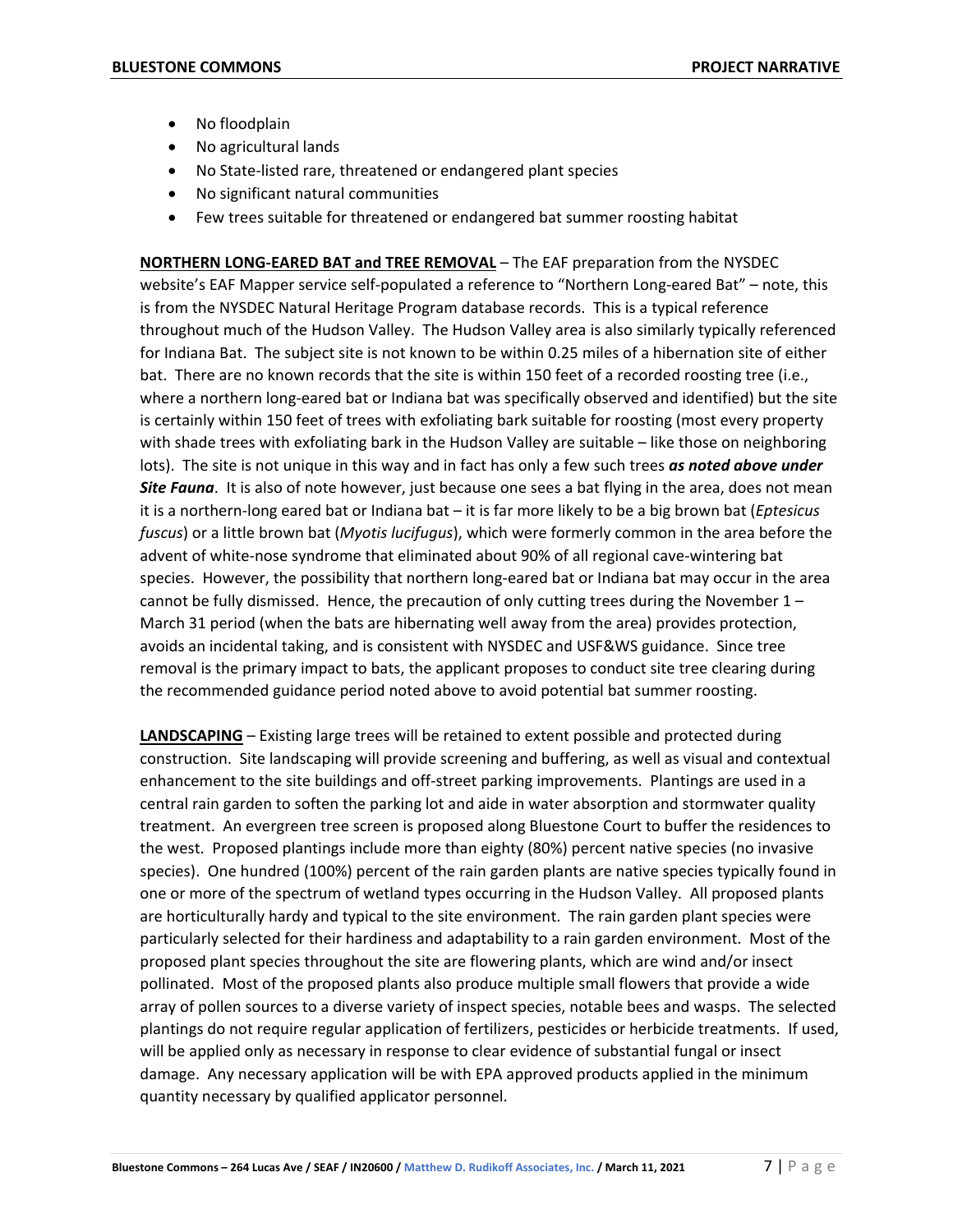**LIGHTING** – Exterior lighting will be minimized and include dark-sky compliant light fixtures. The design and character of exterior lighting will be of a residential-scale appropriate to the architectural features of the subject property. Several central pole lights will provide illumination of off-street parking and sidewalks, while each unit will include a wall mounted sconce light fixture at each building doorway. Pathway lighting will also be provided.

**SIGNAGE** – A free-stranding (monument style) community identification sign is provided near the site entrance driveway on Bluestone Court. The sign structure will be constructed of bluestone material consistent with the heritage of Kingston.

**MAILBOXES** – Resident mailboxes will be provided in two (2) central locations within the sidewalk system.

**REFUSE / RECYLING** – Two (2) sets of centrally located resident dumpsters are positioned at the southern end of the off-street parking improvements for ease of access and hauler collection. The dumpsters will be maintained in an enclosure to address aesthetics. Regular collection will be provided by a private hauler.

### **ZONING COMPLIANCE – USE SPECIFIC ZONING STANDARDS**

- *Zoning §405-13A(4)*
	- *(4) Dwellings for four or more families, including townhouses.*

The project proposes four (4) principal buildings consisting of a total of 47-apartment dwelling units. The underlying R-4 Zoning District permits multiple dwellings subject to a minimum lot area of 2,500 square feet per dwelling unit. The subject lot consisting of 2.7 acres (117,612 square feet) therefore permits a total of 47 dwelling units (2,500 sf x 47 = 117,500 sf). Both the proposed site use and project dwelling density are thus in compliance.

*In addition to the provisions of the Lot and Bulk Schedule and §405-30, such uses shall be subject to the following restrictions:*

*(a) Length of building. No building shall exceed a length of 160 feet.*

The length of each proposed principal building is approximately 156 feet, which is less than the maximum length allowed.

- *(b) Distance between buildings. The following minimum distances between buildings shall be observed:*
	- *[1] Between a principal building, other than a one-family dwelling, and a one-story accessory building, 20 feet.*

No accessory buildings are proposed.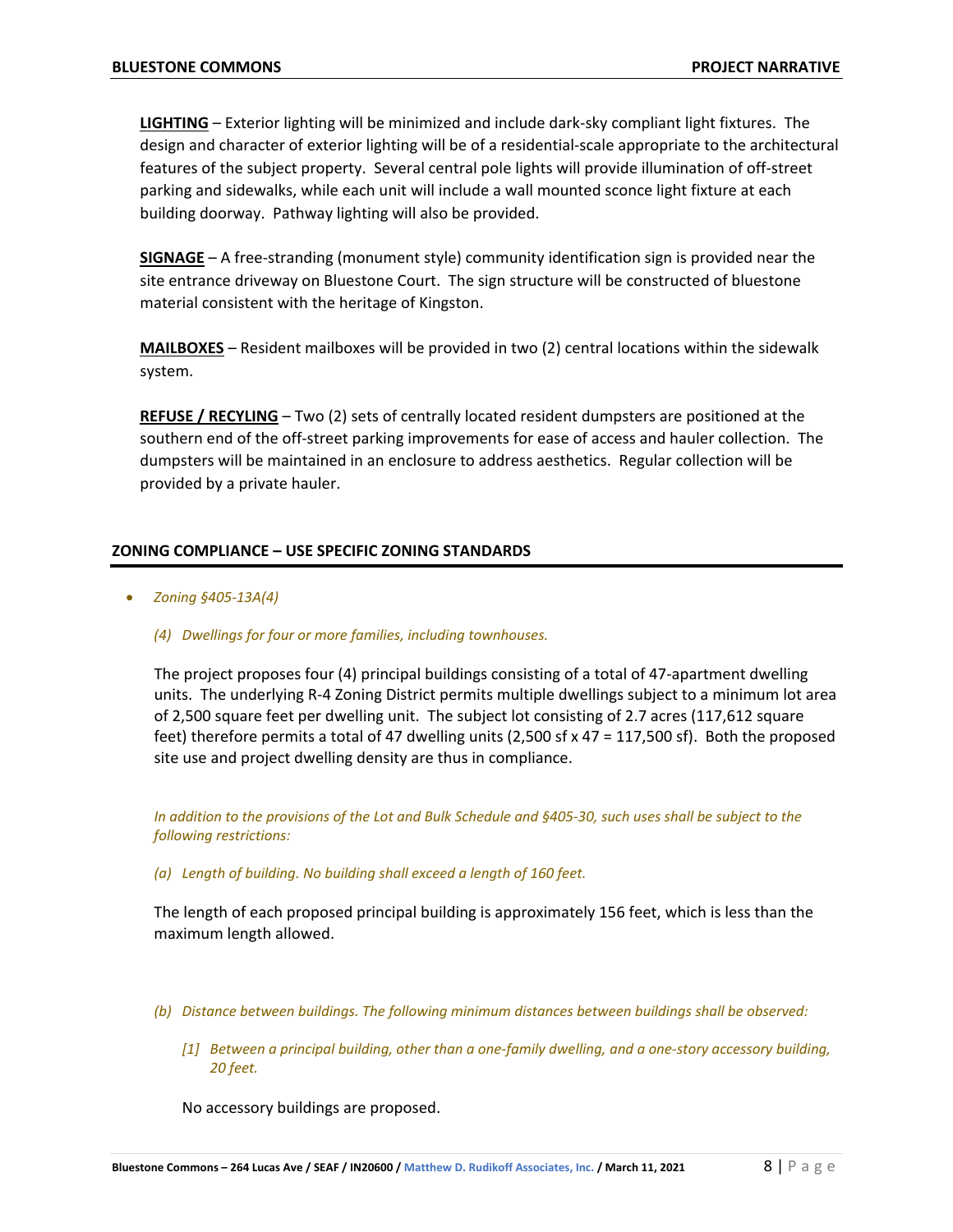*[2] Between any two other buildings, a distance equal to the average height of such buildings at the points where such buildings are nearest one to the other.*

The distance between the principal buildings is approximately 30 feet, which is more than the average height (28 feet) of the buildings.

• *Zoning §405-13D*

*Lot and bulk requirements. All lot and bulk requirements for all districts are to be found in the schedule at the end of this chapter. The only distinctions between R-4 and R-5 Districts are permitted density and height.*

As detailed on the project Site Plan, the proposed facilities will comply with all applicable zoning lot and bulk requirements (see Zoning "Data Table" on Sheet T-1 of the Site Plan set).

#### • *Zoning §405-34 Off-Street Parking*

Proposed off-street parking will be provided within the central portion of the project site, screened from neighboring streets and adjacent parcels by the proposed multifamily apartment buildings and site landscaping. Parking spaces will be appropriately set back, sized and separated with internal site landscaping. The Table below details the project's off-street parking compliance with the standards per Zoning §405-34.

| <b>BLUESTONE COMMONS - OFF-STREET PARKING COMPLIANCE TABLE</b> |                                |                                                                                    |
|----------------------------------------------------------------|--------------------------------|------------------------------------------------------------------------------------|
| <b>STANDARD</b>                                                | <b>UNIT</b>                    | <b>REQUIRED</b>                                                                    |
|                                                                |                                |                                                                                    |
| 1.5 spaces per unit                                            | 14 units                       | 21 spaces                                                                          |
| 2.0 spaces per unit                                            | 32 units                       | 64 spaces                                                                          |
| 2.0 spaces per unit                                            | 1 unit                         | 2 spaces                                                                           |
|                                                                |                                | 87 spaces                                                                          |
| 10 % of total                                                  |                                | 9 spaces                                                                           |
|                                                                |                                | 96 spaces                                                                          |
|                                                                | <b>Proposed Parking Spaces</b> | 96 spaces                                                                          |
|                                                                |                                | <b>Subtotal of Required Parking Spaces</b><br><b>Total Required Parking Spaces</b> |